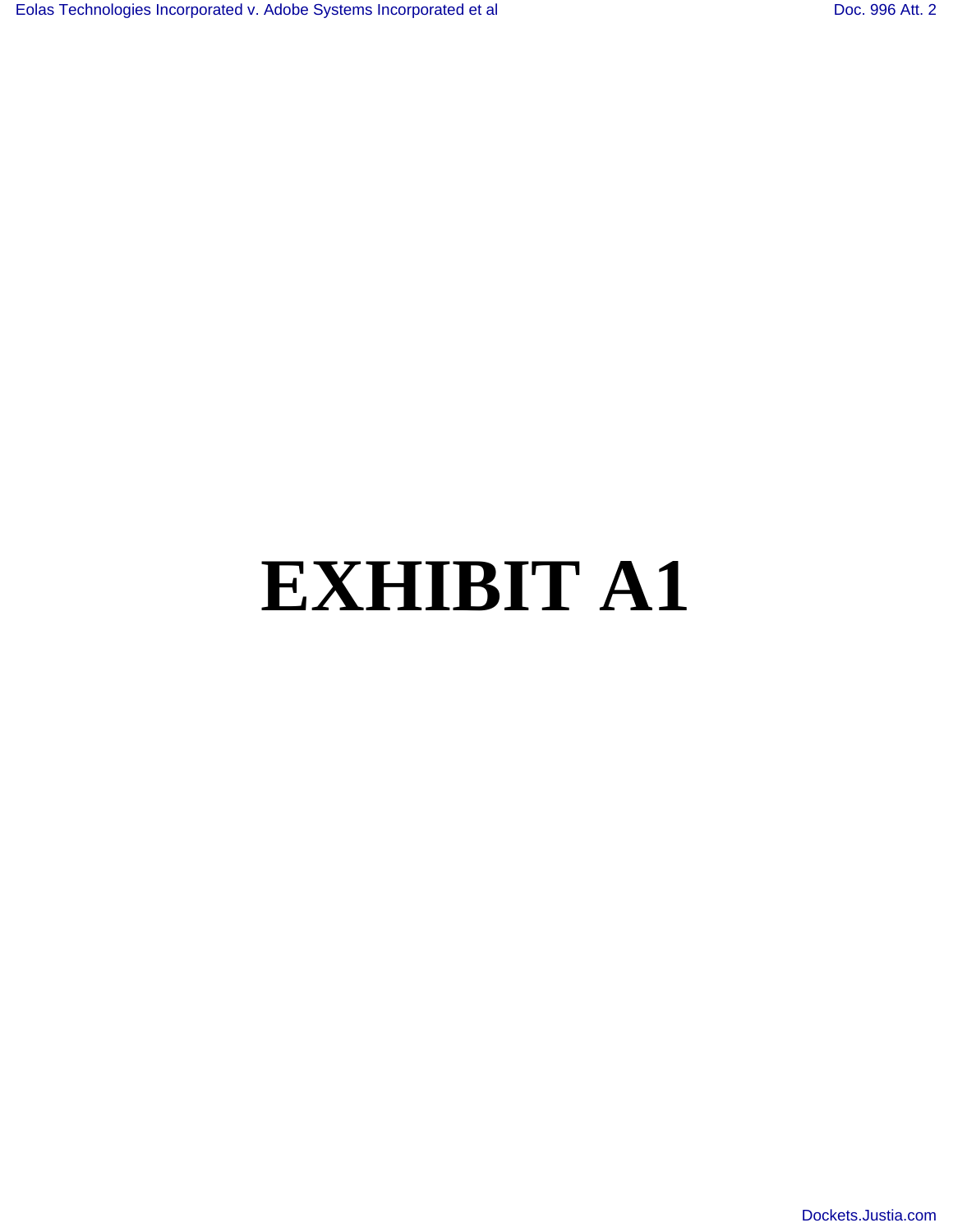

## **United States Patent** [19] **Fatent Number: 5,838,906**

## 1541 **DISTRIBUTED HYPERMEDIA METHOD** OTHER PUBLICATIONS **FOR AUTOMATICALLY INVOKING EXTERNAL APPLICATION PROVIDING INTERACTION AND DISPLAY OF EMBEDDED OBJECTS WITHIN A HYPERMEDIA DOCUMENT**

- [75] Inventors: **Michael D. Doyle,** Alameda; **David C. Martin,** San Jose; **Cheong S. Ang,**  Pacifica, all of Calif.
- [73] Assignee: **The Regents of the University of California,** Oakland, Calif.
- [21] Appl. No.: 324,443
- [22] Filed: **Oct.** 17, 1994
- [51] **Int. C1.6** .............................. **C06F** 9/44; C06F 15116; C06F 17/30
- [52] **U.S. C1.** ................................ 3951200.32; 3951200.28; 395/680; 395/685; 345/326; 345/346; 707/501; 707/513; 707/516
	-

346

- [58] **Field of Search** ............................... 3951157, 200.03, 3951161, 118, 144, 145, 146, 147, 148,
	- 683, 777, 778, 762, 326, 333, 334, 335,
	- 676, 682, 685, 684, 200.32, 200.33, 200.47-200.49;

7071501, 513, 515, 516; 3451326, 343,

## ~561 **References Cited**

## U.S. PATENT DOCUMENTS

| 4,815,029 |                                  |
|-----------|----------------------------------|
| 4,847,604 |                                  |
| 4,949,248 |                                  |
| 5,146,553 |                                  |
| 5,202,828 |                                  |
| 5,204,947 |                                  |
| 5,206,951 |                                  |
| 5,274,821 |                                  |
| 5,307,499 |                                  |
| 5,321,806 | 395/162                          |
| 5,321,808 |                                  |
| 5,347,632 | 9/1994 Filepp et al.  395/200.09 |
|           |                                  |

(List continued on next page.)

US005838906A

## **Doyle et al.** [45] **Date of Patent: Nov. 17,1998**

Stephen Le Hunte, "<EEMBED>-Embedded Objects", HTML Reference Library-HTMLIB v2.1, 1995: n.pag. Online. Internet.

"A Little History of the world Wide Web", n.pag. Online. Internet: available http://www.w3.org/History.html. "NCSA Mosaic Version Information", n.pag. Online. Internet: available http://ww.ncsa.uiuc.edu/SDG/Software. "The second phase of the revolution", WIRED, Oct. 1994, pp. 116-152.

(List continued on next page.)

Primary Examiner-Dinh C. Dung

Attorney, Agent, or Firm-Townsend and Townsend and Crew LLP

## [571 **ABSTRACT**

A system allowing a user of a browser program on a computer connected to an open distributed hypermedia system to access and execute an embedded program object. The program object is embedded into a hypermedia document much like data objects. The user may select the program object from the screen. Once selected the program object executes on the user's (client) computer or may execute on a remote server or additional remote computers in a distributed processing arrangement. After launching the program object, the user is able to interact with the object as the invention provides for ongoing interprocess communication between the application object (program) and the browser program. One application of the embedded program object allows a user to view large and complex multidimensional objects from within the browser's window. The user can manipulate a control panel to change the viewpoint used to view the image. The invention allows a program to execute on a remote server or other computers to calculate the viewing transformations and send frame data to the client computer thus providing the user of the client computer with interactive features and allowing the user to have access to greater computing power than may be available at the user's client computer.

## 10 **Claims,** 9 **Drawing Sheets**

Microfiche Appendix Included (4 Microfiche, 375 Pages)

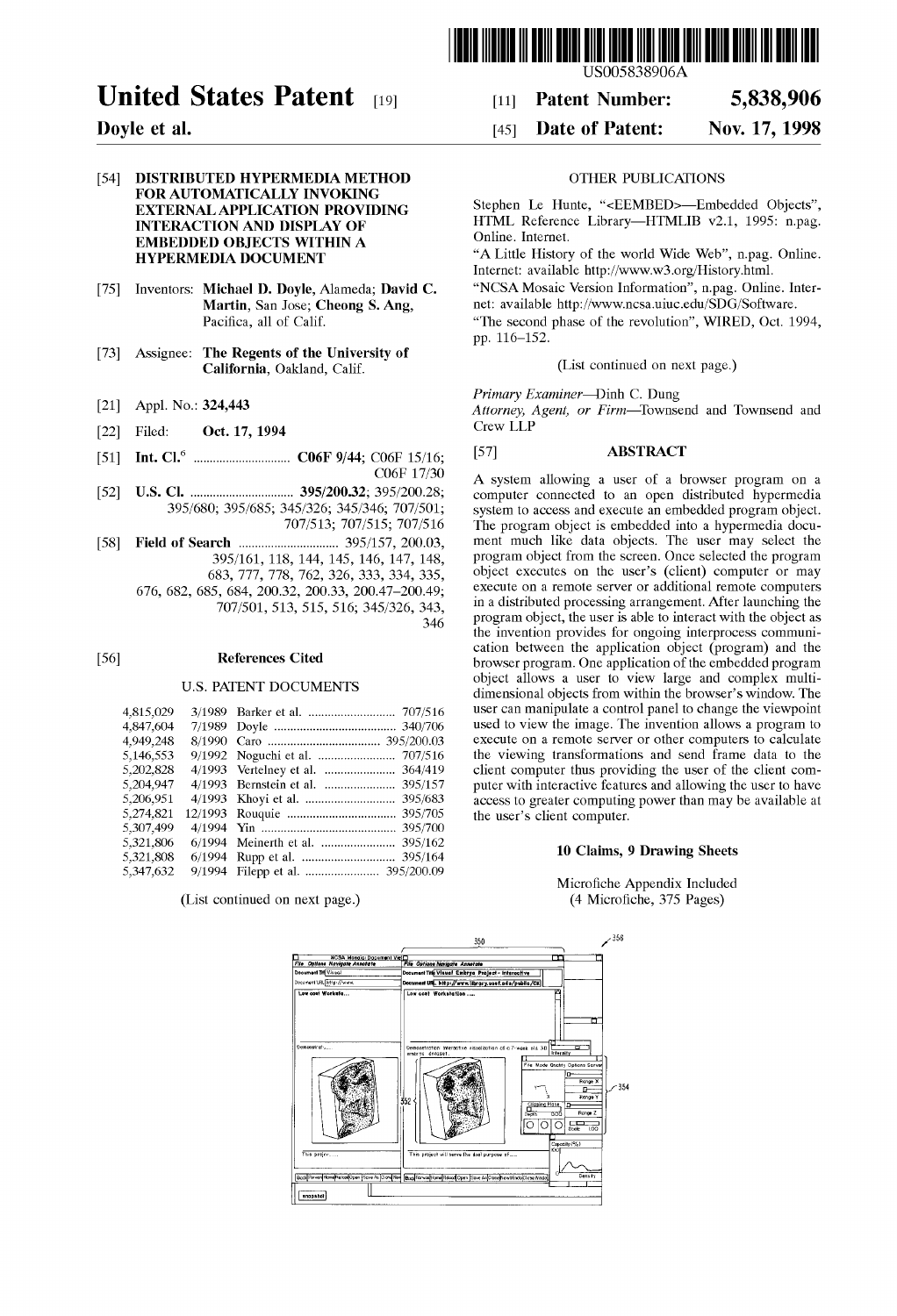### U.S. PATENT DOCUMENTS

| 5.390.314 |  |
|-----------|--|
| 5.418.908 |  |
| 5,544,320 |  |
| 5.581.686 |  |
|           |  |
|           |  |

### OTHER PUBLICATIONS

Vetter, Ronald "Mosaic and the World-Wide Web," Computer Magazine, v.27, Iss.10, pp. 49-57, Oct. 1994.

Wynne et al. "Lean Management, Group Support Systems, and Hypermedia: a Combination Whose Time Has Come," System Sciences, 1993 Anuall Hawaii Int'l Conf., pp. 112-121.

Hansen, Wilfred "Andrew as a Multiparadigm Environment for Visual Languages," Visual Languages, 1993 IEEE Symposium, pp. 256-260.

Moran, Patrick "Tele-Nicer-slicer-Dicer: A New Tool for the Visualization of Large Volumetric Data", NCSA Technical Report (TR014), Aug. 1993.

Berners-Lee "Hypertext Markup Language (HTML)", HTML Internet Draft, IIIR working Group, Jun. 1993.

University of Southern California's Mercury Project-"USC Mercury Project:Interface", Project Milestones, USC Press Release—obtained from Internet, http://www.usc.edu/ dept/raiders/.

Hansen, Wilfred "Enhancing documents with embedded programs: How Ness extends in the Andrew ToolKit", IEEE Computer Language, 1990 International Conference.

Tani, M., et al., "Object-Oriented Video: Interaction with Real-World Objects Through Live Video", May 1992, p. 593-598.

Crowley, T., et al., "MMConf: An Infrastructure for Building Shared Multimedia Applications", CSCW 90 Proceedings, Oct. 1990, p. 329-342.

Davis, H., et al., "Towards An Integrated Information Environment With Open Hypermedia System", ACM ECHT Conference, Dec. 1992, pp. 181-190.

Ferrara, F., "The KIM Query System", Abstract, SIGCHI Bulletin, vol. 6, No. 3, Jul. 1994, pp. 30-39.

Gibbs, S., "Composite Multimedia and Active Objects", OOPSLA '91, pp. 97-112.

Davis, H., et al., "Microcosm: An Open Hypermedia System", Interchi '93, Apr. 1993, p. 526.

Vaziri, A,, "Scientific Visualization in High-Speed Network Environments", Computer Networks and ISDN Systems 22, 1991, pp. 111-129.

Cullen, J., et al., "The Use of FTAM to access graphical pictures across wide area networks", Computer Networks and ISDN Systems, 1992, pp. 337-383.

Lashkari, Y.Z., et al., "PLX: A Proposal to Implement a General Broadcasting Facility in a Distributed Environment Running X Windows", Comput. & Graphics, vol. 16, No. 2, pp. 143-149, 1992.

Kirste, T., "Spacepicture-An Interactive Hypermedia Satellite Image Archival System", Comput. & Graphics, vol. 17, No. 3, pp. 251-260, 1993.

Coulson, G., et al., "Extensions to ANSA for Multimedia Computing", Computers Networks and ISDN Systems 25, 1992, pp. 305-323.

Huynh, Duong Le, et al., "PIX: An Object-Oriented Network Graphics Environment", Comput. & Graphics, vol. 17, No. 3, pp. 295-304, 1993.

Berners-Lee, T.J., et al., The World-Wide Web, Computer Networks and ISDN Systems 25, 1992, pp. 454-459.

Shackelford, D.E., et al., "The Architecture and Implementation of a Distributed Hypermedia Storage System", Hypertext '93 Proceedings, Nov. 1993, pp. 1-13.

Labriola, D., "Remote Possibilities", PC Magazine, Jun. 14, 1994, pp. 223-228.

Udell, J., "Visual Basic Custom Controls Meet OLE", Byte Magazine, Mar. 1994, pp. 197-200.

Sarna, D.E., et al., "OLE Gains Without (Much) Pain", Datamation Magazine, Jun. 15, 1994, pp. 31 and 113.

Rizzo, J., "What's OpenDoc?", MacUser magazine, Apr. 1994, pp. 119-123.

Fogarty, K., et al., "Microsoft's OLE can be network Trojan Horse", Network World Magazine, Jun. 27, 1994, vol. 11, No. 26, pp. 1 and 75.

"Cello WWW Browser Release 1.01a", Article obtained from the Internet, **ftp.law.cornell.edu/pub/Lll/Cello** no DDE, Mar. 16, 1994, pp. 2-9.

"OLE 2.0: Death to Monoliths", Byte Magazine, Mar. 1994, p. 122.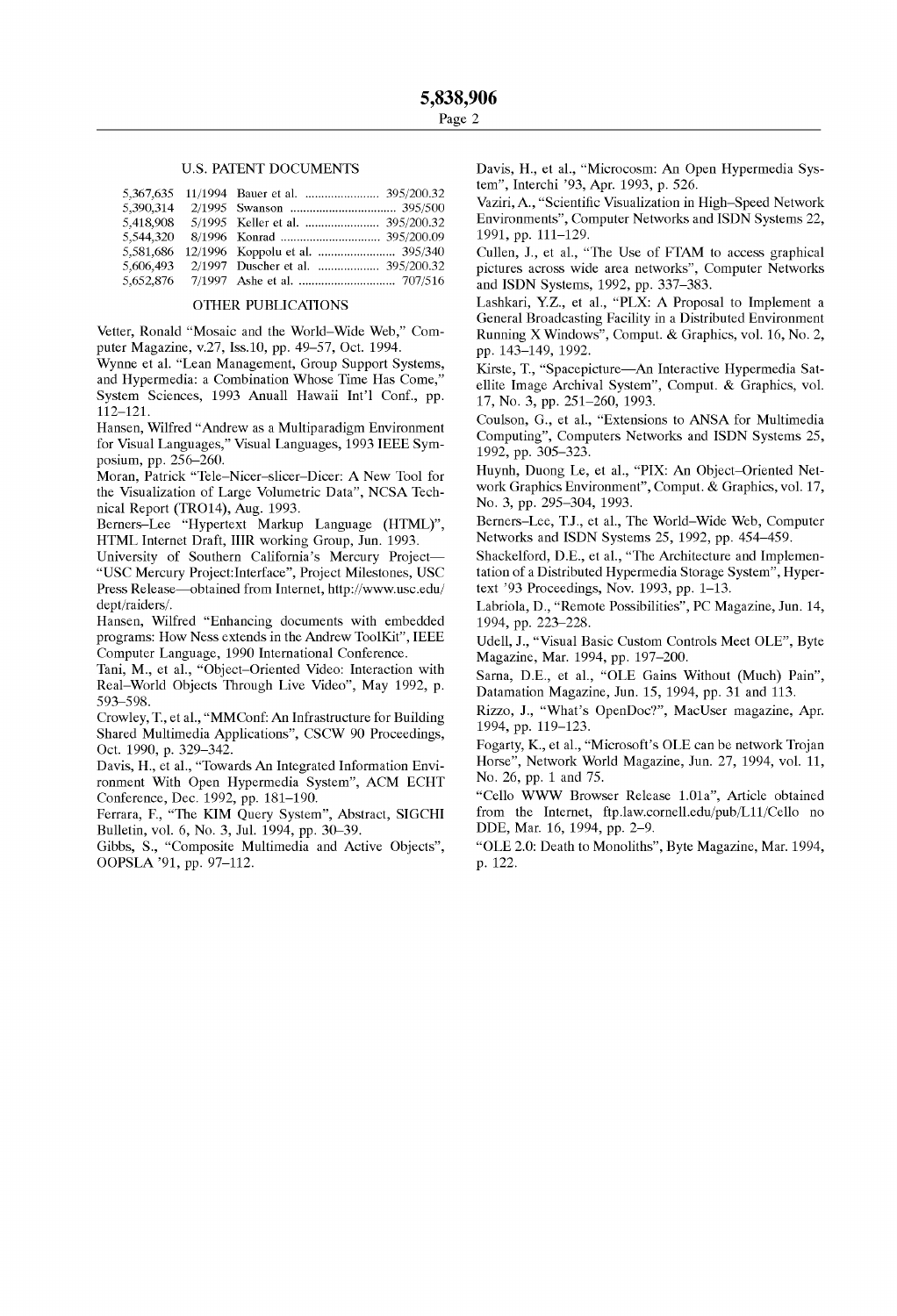

Sheet 1 of 9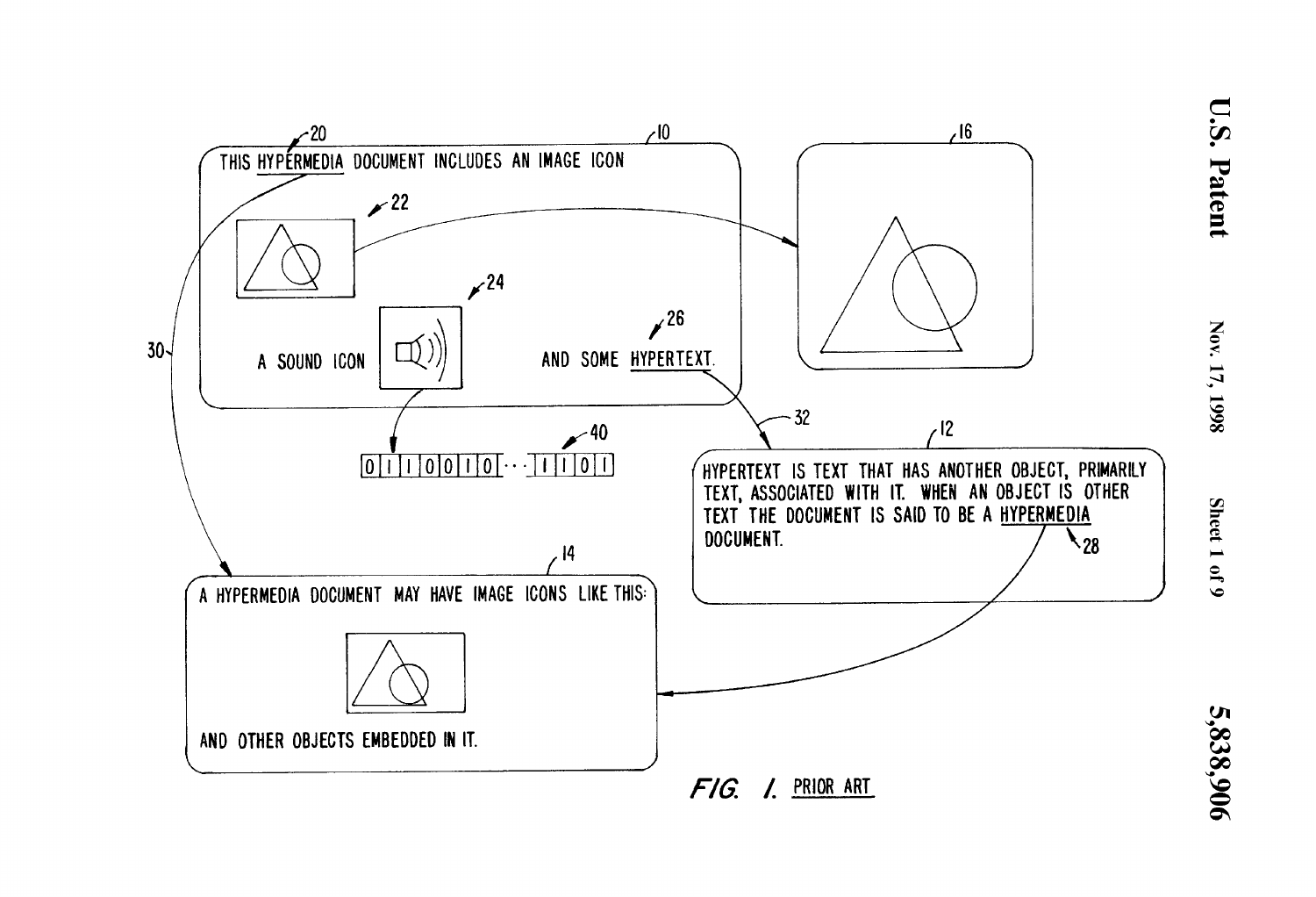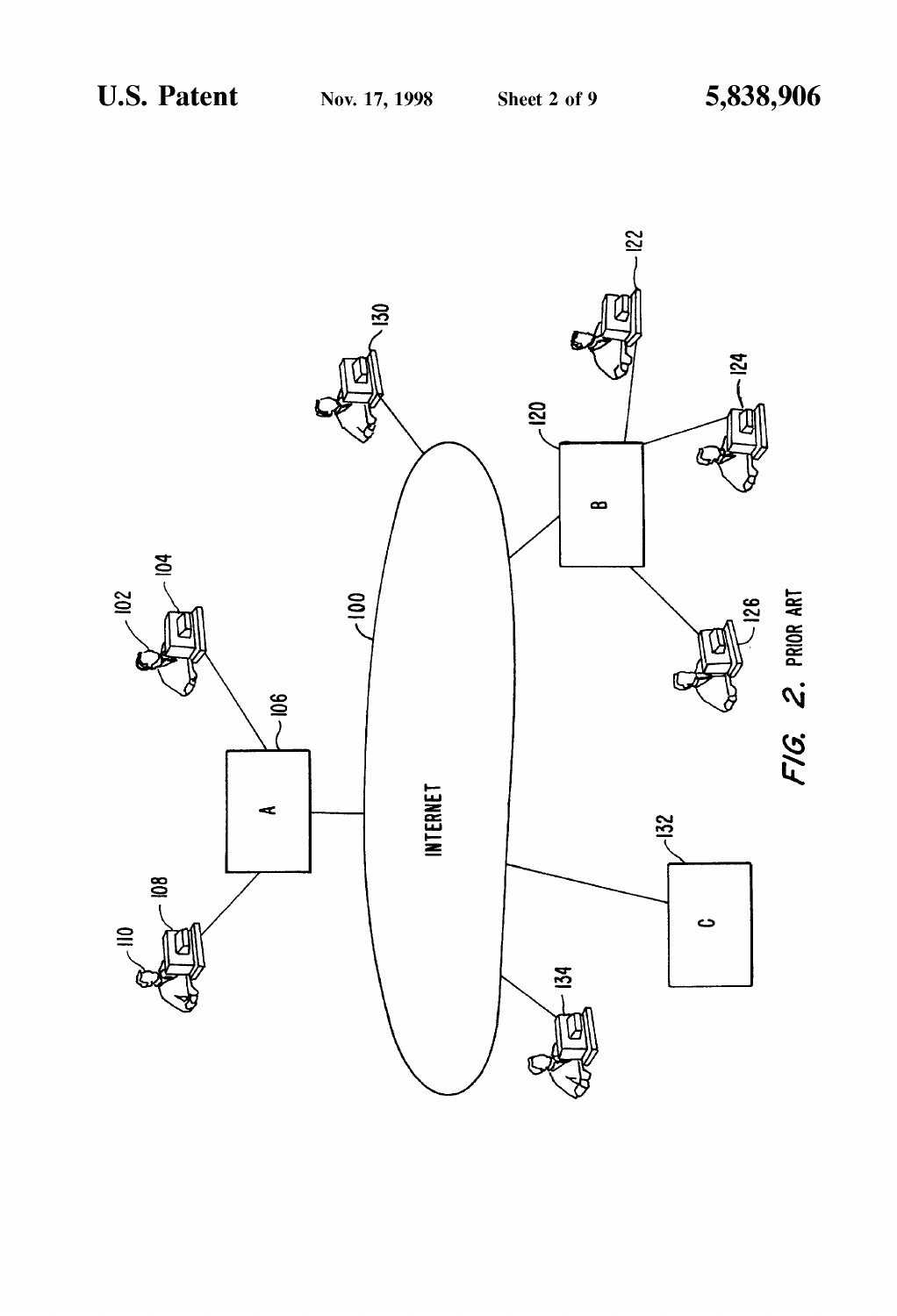







FIG. 4.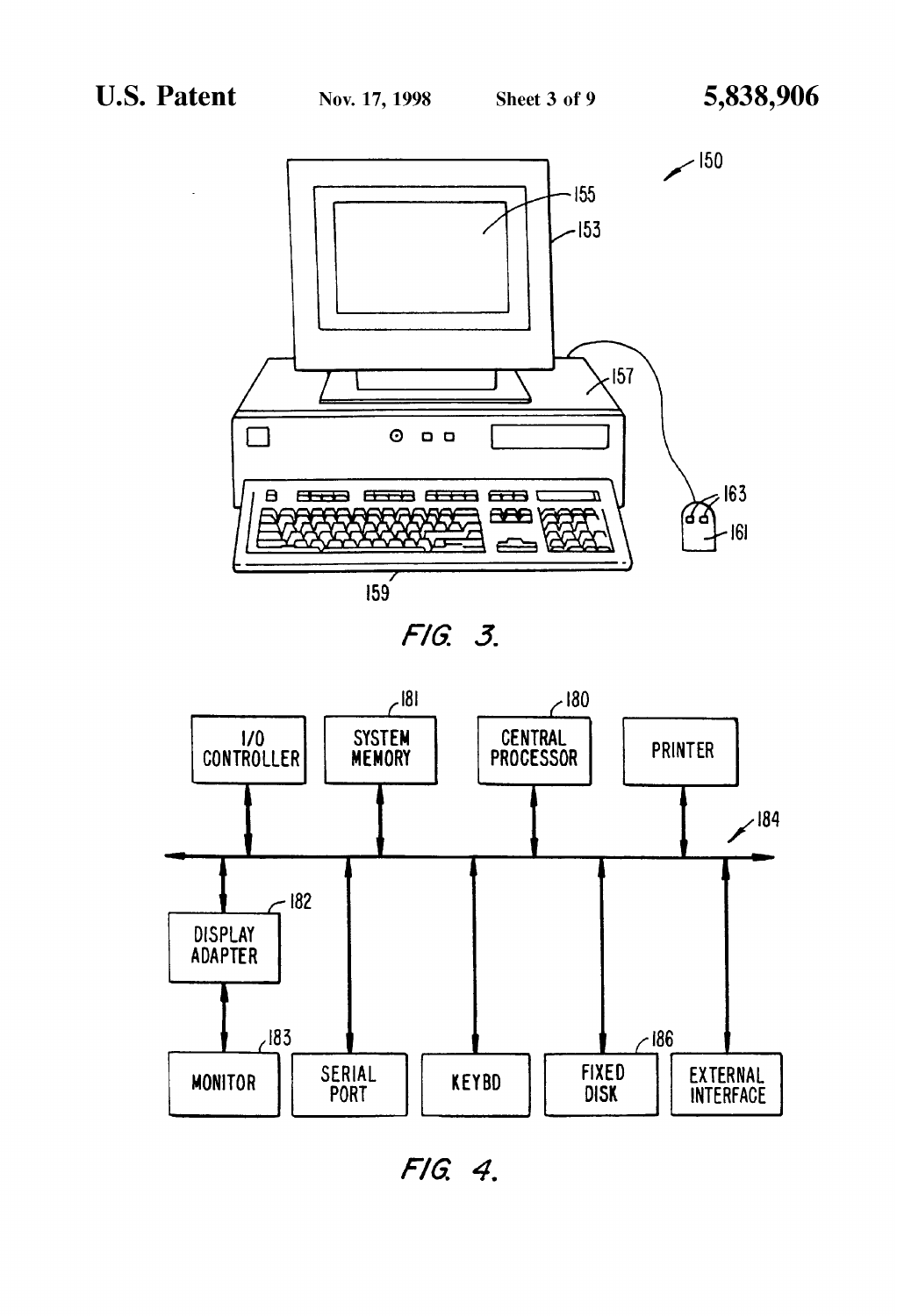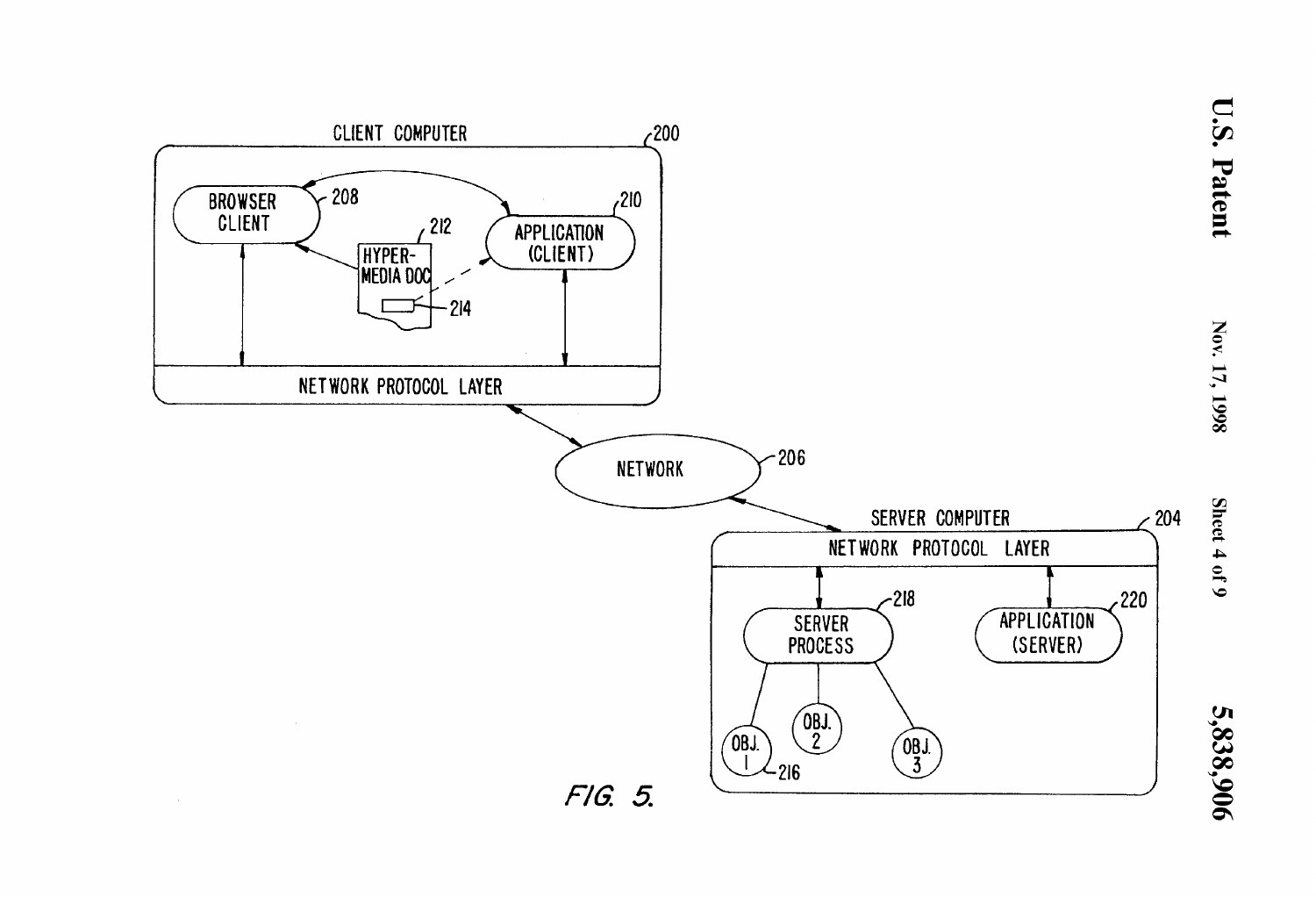

**U.S. Patent** 

Nov. 17, 1998

Sheet 5 of 9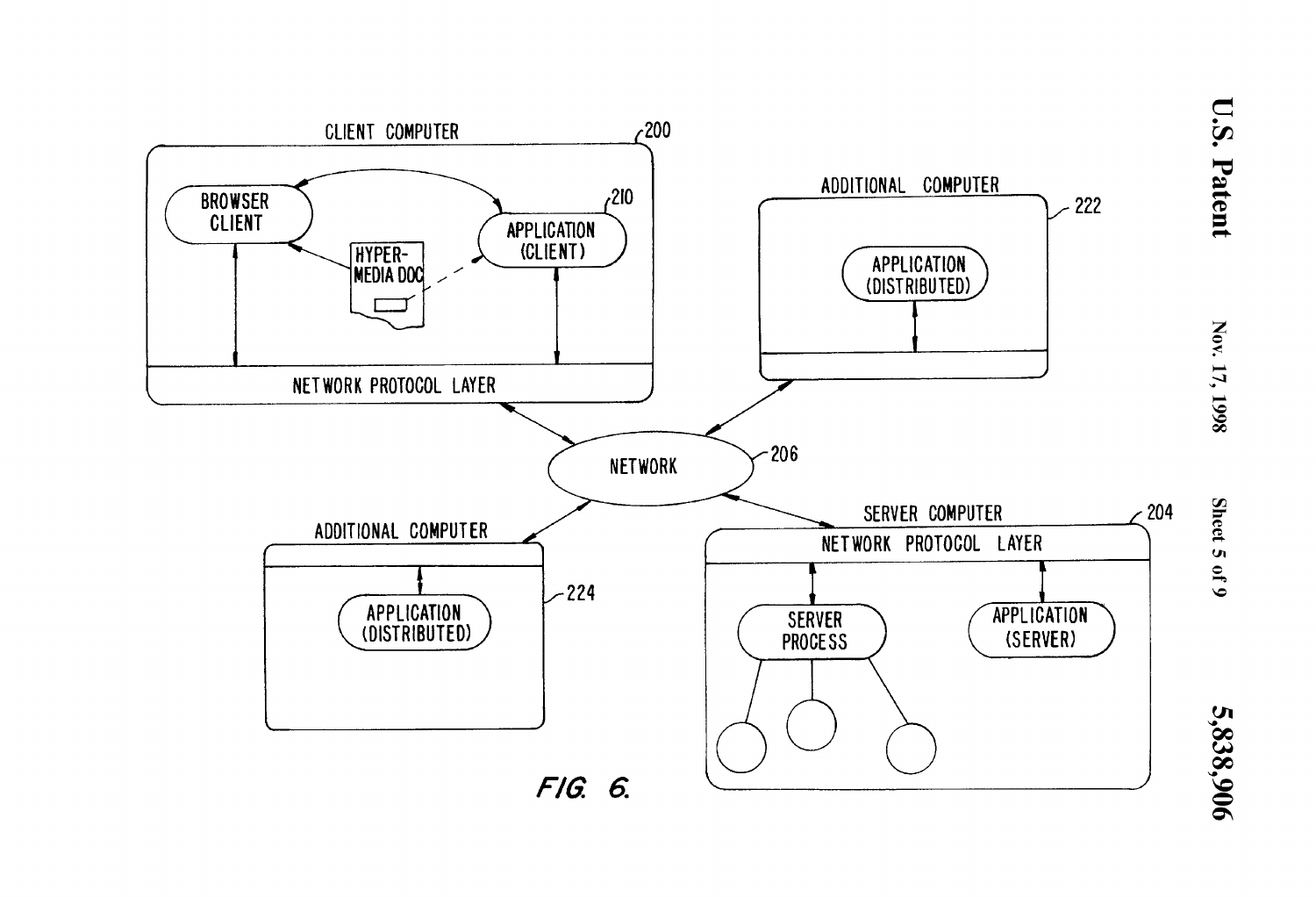



FIG. 7B.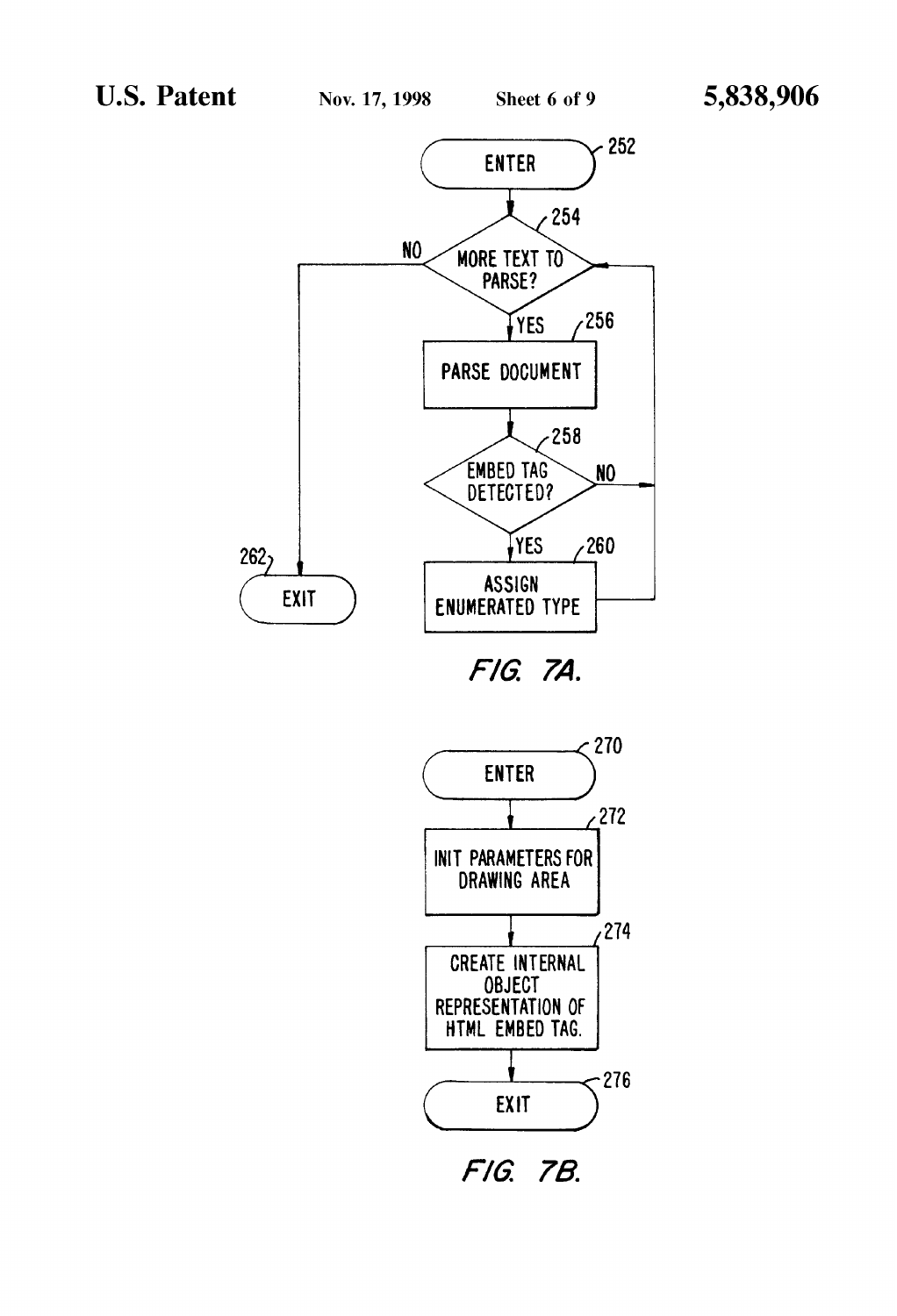





FIG. 8B.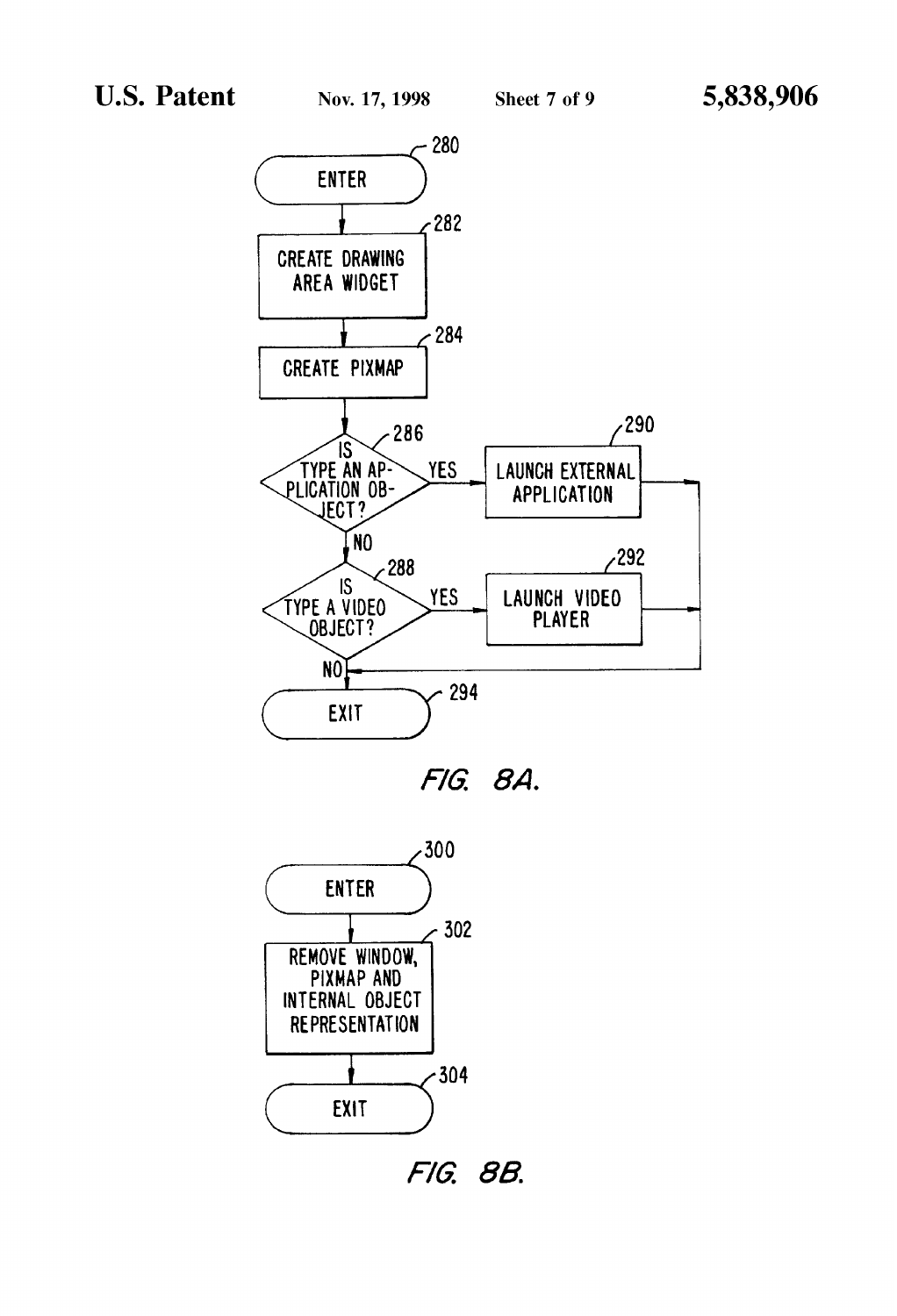

**U.S. Patent** 

Nov. 17, 1998

Sheet 8 of 9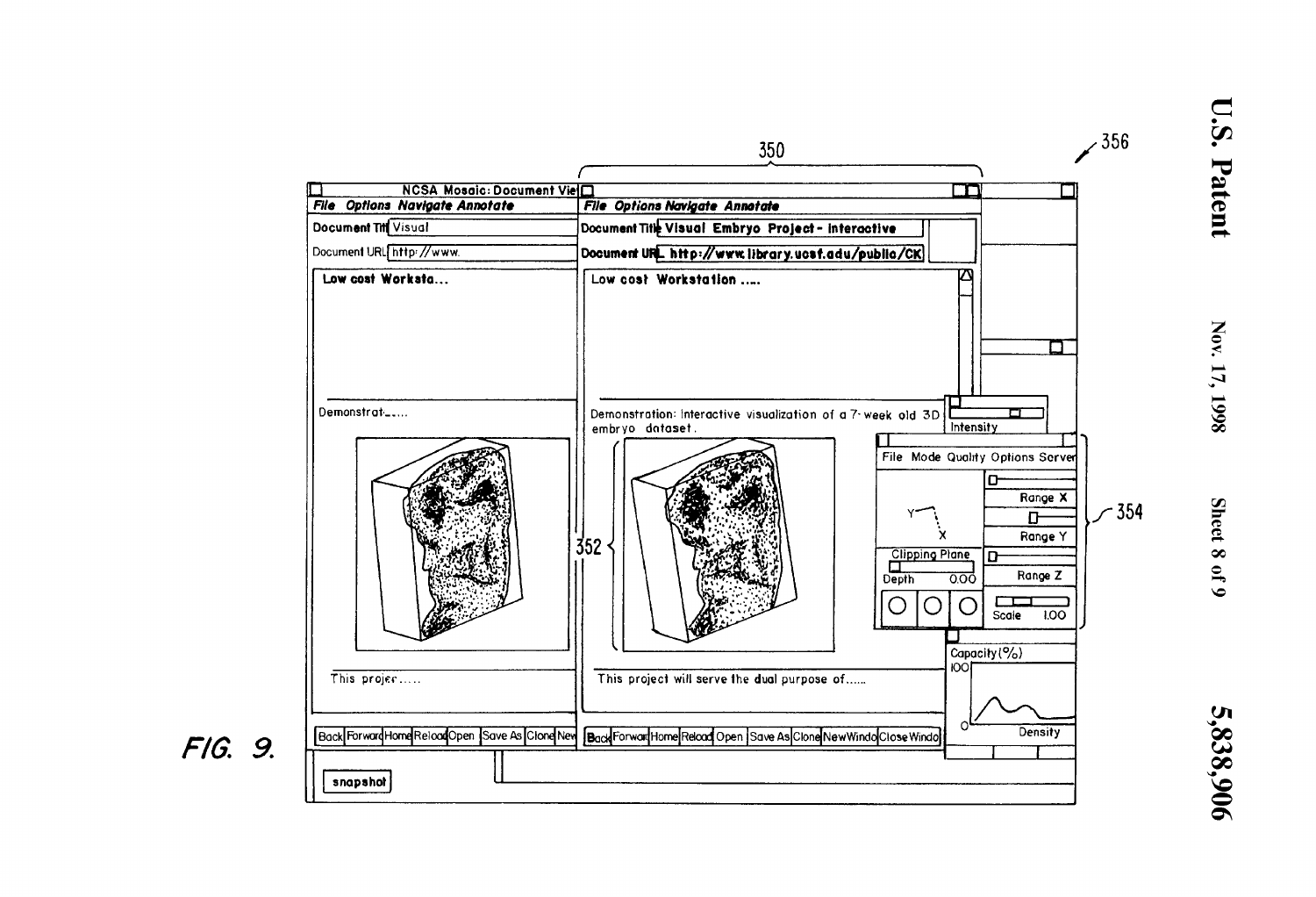

VRSERVER(S)

FIG. 10.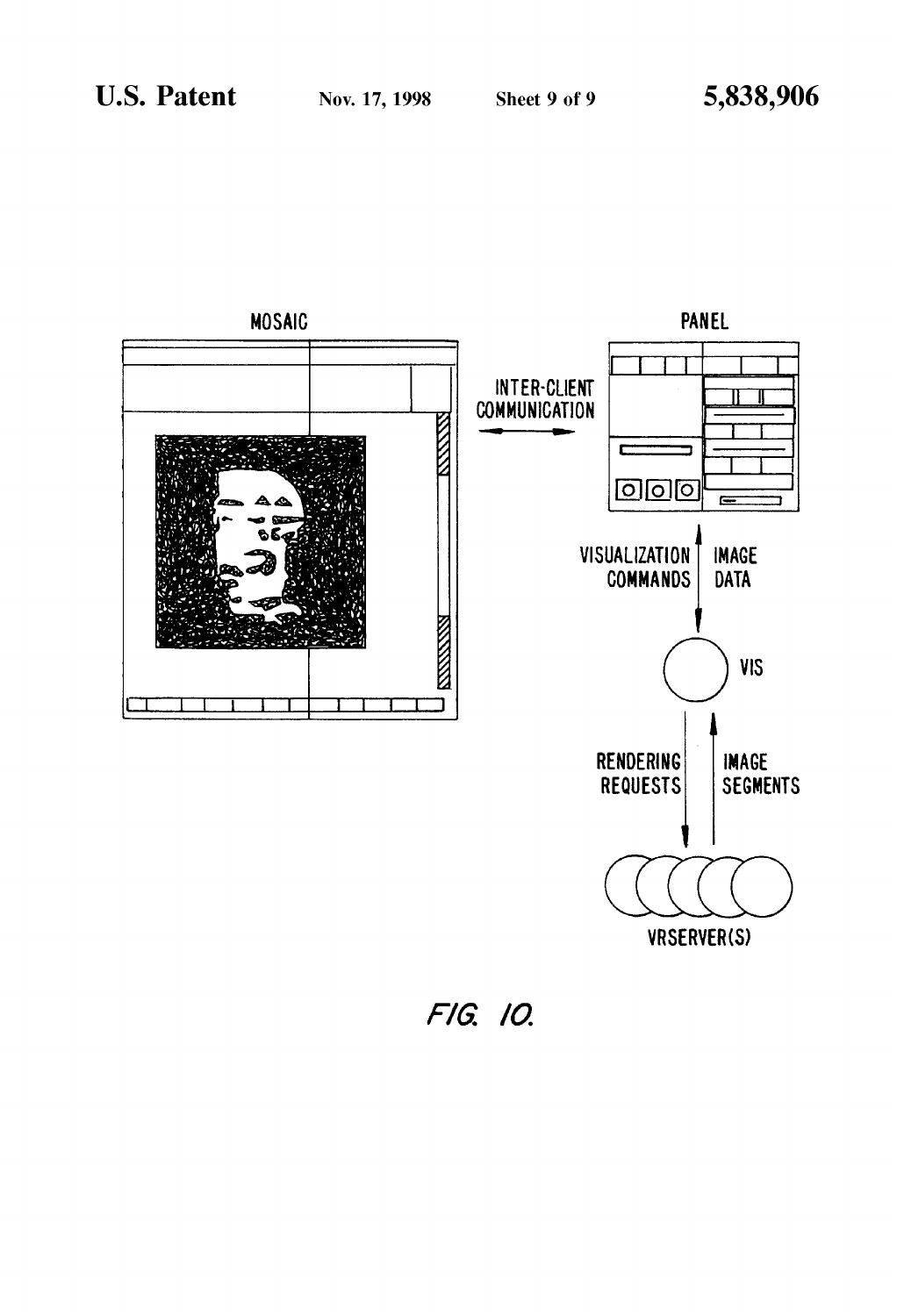## **EMBEDDED OBJECTS WITHIN A** <sup>5</sup> Inc. Hypercard is a standalone system where the data objects<br>**HYPERMEDIA DOCUMENT** are local to the user's system. **HYPERMEDIA DOCUMENT**

The copyright owner has no objection to the facsimile simple, intuitive and powerful way to "branch off" from reproduction by anyone of the patent document or the patent main document to learn more about topics of interest reproduction by anyone of the patent document or the patent main document to learn more about topics of interest.<br>
disclosure as it appears in the Patent and Trademark Office Objects may be text, images, sound files, video disclosure as it appears in the Patent and Trademark Office Objects may be text, images, sound files, video data, file or records, but otherwise reserves all copyright rights <sup>15</sup> documents or other types of information th file or records, but otherwise reserves all copyright rights  $15$  whatsoever.

and manipulating embedded program objects in distributed

network is the Internet with millions of computer systems additional graphics, soundered to it. The Internet has become popular due to hypertext documents. connected to it. The Internet has become popular due to hypertext documents.<br>widely adopted standard protocols that allow a vast inter-<br>FIG. 1 shows examples of hypertext and hypermedia to communicate with each other. Computer systems con-<br>nected to a network such as the Internet may be of varying have incompatibilities in their instruction sets, busses,  $\frac{3}{5}$  on a display screen by using an input development software, file formats and other aspects of their architecture mouse, in a manner well-known in the art software, file formats and other aspects of their architecture mouse, in a manner well-known in the art.<br>and operating systems. Localized computer networks con-<br>When the user clicks on the phrase "hypermedia," softand operating systems. Localized computer networks con-

The Internet provides a uniform and open standard for "element" that includes an object address in the format of an object address in the format of an extendion of an integral or an object address in the format of an integ allowing various computers and networks to communicate

Protocol ("HTTP") that allows hypertext documents to be media" while viewing document 12 to access hypermedia<br>exchanged freely among any computers connected to the  $55$  document 14 in a manner similar to that discussed abo exchanged freely among any computers connected to the  $55$ links to information. See, e.g., Berners-Lee, T. J., "The

view other data objects that are linked to hypertext words or phrases in the hypertext document. In a hypertext document, 6s indicator, within the text. the user may "click on," or select, certain words or phrases Typically, the indicator is a very small image and may be in the text that specify a link to other documents, or data a scaled down version of the full image. The indicator may

**DISTRIBUTED HYPERMEDIA METHOD** objects. In this way, the user is able to navigate easily among<br>**FOR AUTOMATICALLY INVOKING** data objects. The data objects may be local to the user's **FOR AUTOMATICALLY INVOKING** data objects. The data objects may be local to the user's<br>**EXTERNAL APPLICATION PROVIDING** computer system or remotely located over a network. An **FERNAL APPLICATION PROVIDING** computer system or remotely located over a network. An **INTERACTION AND DISPLAY OF** early hypertext system is Hypercard, by Apple Computer, **INTERACTION AND EXECUTE STATE INTERFACT STATE STATE PROPERTY IS A STATE IN THE LATE IS THE LATE IS THE LATE OF** <br> **INTER** STATE STATE IS A STATE IS A STATE IS A STATE IS A STATE IS A STATE IS A STATE IS A STATE IS A STATE

When a user selects a phrase in a hypertext document that NOTICE REGARDING COPYRIGHTED<br>
MATERIAL has an associated link to another document, the linked<br>
has an associated linked disclosured disclosured disclosured in the linked document is retrieved and displayed on the user's display<br><sup>10</sup> screen. This allows the user to obtain more information in an A portion of the disclosure of this patent document  $10$  screen. This allows the user to obtain more information in an entains material which is subject to converient protection efficient and easy manner. This provides th contains material which is subject to copyright protection. efficient and easy manner. This provides the user with a<br>The convright owner has no objection to the facsimile simple, intuitive and powerful way to "branch off"

to a user of a computer system. When a document is primarily text and includes links to other data objects BACKGROUND OF THE INVENTION primarily text and includes links to other data objects<br>according to the hypertext format, the document is said to be This invention relates generally to manipulating data in a a hypertext document. When graphics, sound, video or other imputer network, and specifically to retrieving, presenting  $20$  media capable of being manipulated and computer network, and specifically to retrieving, presenting  $\frac{20}{\pi}$  media capable of being manipulated and presented in a and manipulating embedded program objects in distributed computer system is used as the object hypermedia systems.<br>
Computer networks are becoming increasingly popular as document is similar to a hypertext document, except that the Computer networks are becoming increasingly popular as document is similar to a hypertext document, except that the<br>medium for locating and accessing a wide range of data user is able to click on images, sound icons, video a medium for locating and accessing a wide range of data user is able to click on images, sound icons, video icons, etc.,  $\frac{1}{2}$  from locations all over the world. The most popular global  $\frac{25}{5}$  that link to other from locations all over the world. The most popular global  $\frac{25}{3}$  that link to other objects of various media types, such as retwork is the Internet with millions of commuter systems additional graphics, sound, video,

widely adopted standard protocols that allow a vast inter-<br>connection of computers and localized computer networks documents and links associating data objects in the docuconnection of computers and localized computer networks  $\frac{30}{20}$  documents and links associating data objects in the docu-<br>to communicate with each other. Computer systems conincludes hypertext 20, an image icon at 22, a sound icon at 24 and more hypertext 26. FIG. 1 shows hypermedia docutypes, e.g., mainframes, workstations, personal computers, **24** and more hypertext **26.** FIG. **1** shows hypermedia docuetc. The computers are manufactured by different companies ment 10 substantially as it would appear on a user's display<br>using proprietary hardware and operating systems and thus secreen. The user is able to select, or "cli using proprietary hardware and operating systems and thus  $\frac{35}{100}$  screen. The user is able to select, or "click" on icons and text<br>have incompatibilities in their instruction sets busses on a display screen by using

nected to the Internet may be incompatible with other ware running on the user's computer obtains the link assocomputer systems and localized networks in terms of the 40 ciated with the phrase, symbolically shown by arrow 30, to physical layer of communication including the specific access hypermedia document 14. Hypermedia documen physical layer of communication including the specific access hypermedia document **14.** Hypermedia document **14**  hardware used to implement the network. Also, different is retrieved and displayed on the user's display screen. Thus, networks use differing, incompatible protocols for transfer-<br>
the user is presented with more information on the phrase<br>
ing information and are not able to communicate with each<br>
"hypermedia." The mechanism for specifying "hypermedia." The mechanism for specifying and locating a other without a translation mechanism such as a "gateway". 4s linked object such as hypermedia document **14** is an HTML

with each other. For example, the Internet uses Transfer Similarly, additional hypertext 26 can be selected by the Control Protocol/Internet Protocol ("TCP/IP") that defines a user to access hypertext document 12 via link user to access hypertext document 12 via link 32 as shown uniform packet-switched communication standard which is  $_{50}$  in FIG. 1. If the user selects additional hypertext **26**, then the ultimately used in every transfer of information that takes text for hypertext document 12 ultimately used in every transfer of information that takes text for hypertext document **12** is displayed on the user<br>screen. Note that hypertext document **12**, itself, has hyperscreen. Note that hypertext document 12, itself, has hyper-Other Internet standards are the HyperText Transmission text at **28**. Thus, the user can click on the phrase "hyper-<br>otocol ("HTTP") that allows hypertext documents to be media" while viewing document 12 to access hypermed

Internet and HyperText Markup Language ("HTML") that Documents, and other data objects, can be referenced by defines the way in which hypertext documents designate many links from many different source documents. FIG. 1 links to information. See, e.g., Berners-Lee, T. J., "The shows document 14 serving as a target link for both d world-wide web," Computer Networks and ISDN Systems ments **10** and **12.** A distributed hypertext or hypermedia 25 (1992).<br>A hypertext document is a document that allows a user to many different data objects located in computers at different A hypertext document is a document that allows a user to many different data objects located in computers at different<br>ew a text document displayed on a display device con-<br>geographical locations connected by a network. Hy view a text document displayed on a display device con-<br>nected to the user's computer and to access, retrieve and document 10 includes image icon 22 with a link to image 16. nected to the user's computer and to access, retrieve and document 10 includes image icon 22 with a link to image 16. <br>view other data objects that are linked to hypertext words or One method of viewing images is to includ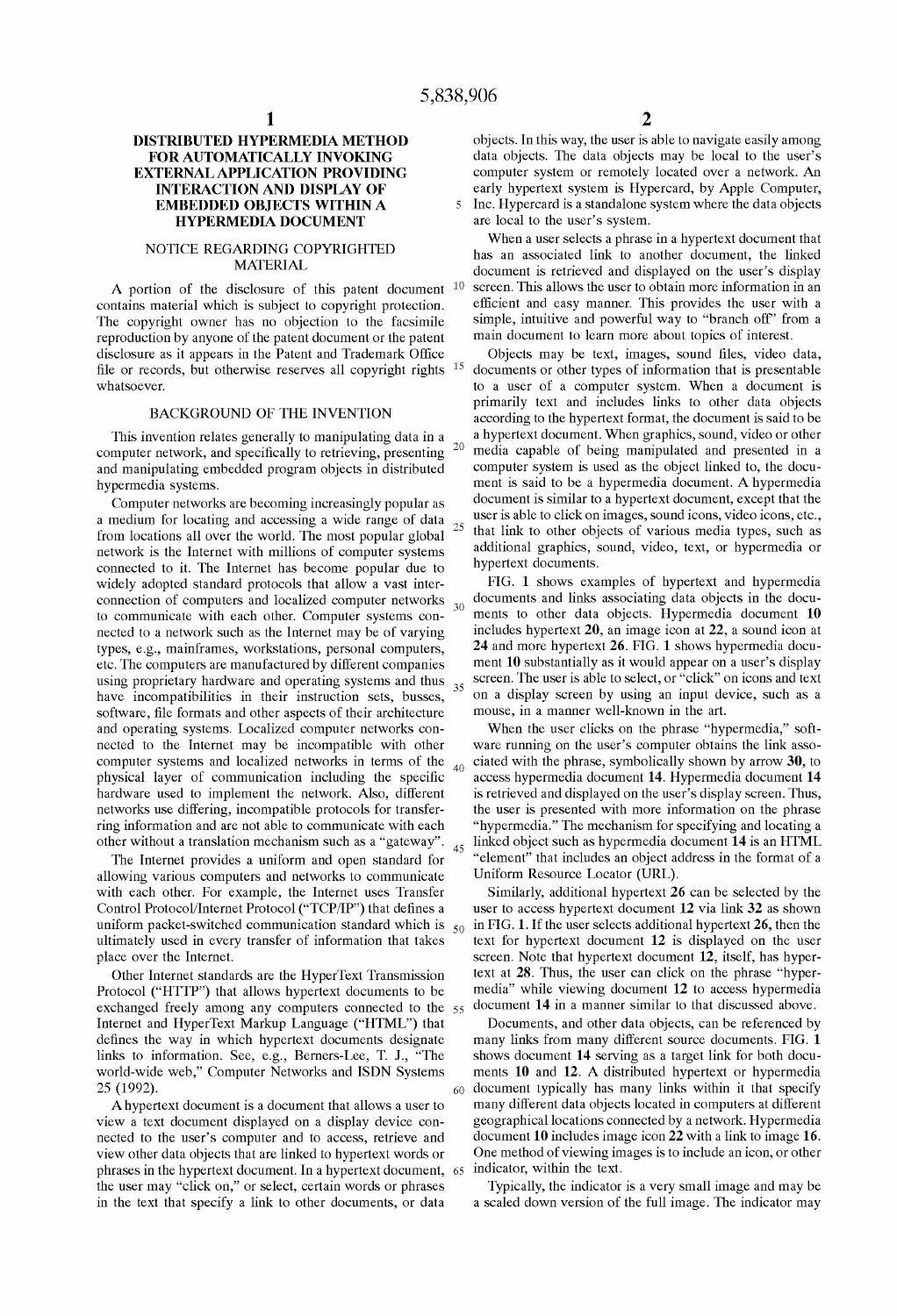played on the display screen. The user may select the indicator to obtain the full image. When the user clicks on image icon 22 browser software executing on the user's larger computer may have additional users and computer computer computer system retrieves the corresponding full image 5 systems connected to it, such as computer 108 computer system retrieves the corresponding full image, 5<br>e.g., a bit map, and displays it by using external software called a "viewer." This results in the full image, represented network. A localized network does not necessarily adopt the hire intervention of the larger interconnecting network

An example of a browser program is the National Center<br>for Supercomputing Application's (NCSA) Mosaic software 10<br>for the larger network through a "gateway" or "node" imple-<br>developed by the University of Illinois at Urban Internet at http://www.law.cornell.edu/. Many viewers exist<br>that handle various file formats such as ".TIF," ".GIF,"<br>formats. When a browser program invokes a viewer 15<br>program, the viewer is launched as a separate process program, the viewer is launched as a separate process. The systems and communication links. Communication links view displays the full image in a separate "window" (in a separate process and communication links) view displays the full image in a separate window (in a may be by hardwire, fiber optic cable, satellite or other radio windowing environment) or on a separate screen. This wave proposition at a Data may move from server A windowing environment) or on a separate screen. This<br>means that the browser program is no longer active while the<br>viewer B through any number of intermediate servers and<br>viewer is active. By using indicators to act as plac For full images that are retrieved and displayed only when a<br>user selects the indicator, data traffic over the network is<br>reduced. Also, since the retrieval and display of large images<br>may require several seconds or more o

document. When the user selects sound icon 24, the user's  $\frac{30}{20}$  of FIG. 2. Many configurations of large and small computers computer accesses sound data shown symbolically by data  $\frac{30}{20}$  are possible.

used in this specification, a data object is information capable of being retrieved and presented to a user of a

Microsoft Corp., and OpenDoc, by Apple Computer, Inc. At  $\leq 55$ networks. Servers are generally information providers.

computer systems are connected to Internet **100,** although in hypermedia documents **10, 12** and **14,** image **16** and sound practice Internet 100 may be replaced by any suitable data file 40, may be located at any of the computers shown<br>computer network. In FIG. 2, a user 102 operates a small in FIG. 2. Since these data objects may be linked to computer network. In FIG. **2,** a user **102** operates a small in FIG. **2.** Since these data objects may be linked to a computer 104, such as a personal computer or a work station. The user's computer is equipped with various  $65$  for remote object linking.<br>components, such as user input devices (mouse, trackball, For example, hypertext document 10 of FIG. 1 may be components, such as user input devices (mouse, trackball, keyboard, etc.), a display device (monitor, liquid crystal located at user **110's** client computer **108.** When user **110** 

be shown embedded within the text when the text is dis-<br>played on the display screen. The user may select the other components. Typically, small computer 104 is connected to a larger computer, such as server A at 106. The larger computer may have additional users and computer user 110. Any group of computers may form a localized network. A localized network does not necessarily adopt the by image 16, being displayed on the screen.<br>(i.e., Internet 100) and is more geographically constrained

may require several seconds of more of transfer time the user<br>no interest to the Internet via a larger computer, such as server<br>no interest to the user.<br>Returning to FIG. 1, another type of data object is a sound<br>Returning Returning to FIG. 1, another type of data object is a sound<br>telephone modem or other link. Also, a server need not have<br>object shown as sound icon 24 within the hypermedia<br>users connected to it locally as is shown by serv object shown as sound icon **24** within the hypermedia users connected to it locally, as is shown by server C at **132** 

Typically, a computer on the Internet is characterized as<br>other audio device.<br>As discussed above, hypermedia documents allow a user<br>computer is playing with respect to requesting information As discussed above, hypermedia documents allow a user computer is playing with respect to requesting information to access different data objects. The objects may be text,  $\sigma$  or providing information. Client computers ar to access different data objects. The objects may be text,  $_{35}$  or providing information. Client computers are computers images, sound files, video, additional documents, etc. As  $\frac{1}{2}$  that typically request informa that typically request information from a server computer which provides the information. For this reason, servers are capable of being retrieved and presented to a user of a usually larger and faster machines that have access to many<br>computer system. Some data objects include executable data files programs etc. in a large storage associat computer system. Some data objects include executable data files, programs, etc., in a large storage associated with code combined with data. An example of such a combination  $\alpha$  the server However the role of a server ma code combined with data. An example of such a combination  $\frac{40}{40}$  the server. However, the role of a server may also be adopted is a "self-extracting" data object that includes code to by a smaller machine denending o is a "self-extracting" data object that includes code to by a smaller machine depending on the transaction. That is,<br>"unpack" or decompress data that has been compressed to user 110 may request information via their compu "unpack" or decompress data that has been compressed to user 110 may request information via their computer 108 make a request<br>make it smaller before transferring. When a browser from server A At a later time server A may make it smaller before transferring. When a browser from server A. At a later time, server A may make a request<br>retrieves an object such as a self-extracting data object the for information from computer 108. In the first retrieves an object such as a self-extracting data object the for information from computer 108. In the first case, where browser may allow the user to "launch" the self-extracting  $\epsilon$  computer 108 issues a request for in browser may allow the user to "launch" the self-extracting  $_{45}$  computer 108 issues a request for information from server A, data object to automatically execute the unpacking instrucering computer 108 is a "client" mak data object to automatically execute the unpacking instruc-<br>tions to expand the data object to its original size. Such a server A Server A may have the information in a tions to expand the data object to its original size. Such a<br>combination of executable code and data is limited in that<br>the user can do no more than invoke the code to perform a<br>to make requests of other computer systems t the user can do no more than invoke the code to perform a to make requests of other computer systems to obtain the singular function such as performing the self-extraction after  $\epsilon_0$  information. User 110 may also reques singular function such as performing the self-extraction after  $\frac{1}{50}$  information. User 110 may also request information via their which time the object is a standard data object. computer 108 from a server, such as server B located at a Other existing approaches to embedding interactive pro- remote geographical location on the Internet. However, user gram objects in documents include the Object Linking and **110** may also request information from a computer, such as Embedding (OLE) facility in Microsoft Windows, by small computer 124, thus placing small computer 124 in the Microsoft Corp., and OpenDoc, by Apple Computer, Inc. At  $\leq$  role of a "server." For purposes of this specifica least one shortcoming of these approaches is that neither is and server computers are categorized in terms of their capable of allowing a user to access embedded interactive predominant role as either an information requestor or program objects in distributed hypermedia documents over provider. Clients are generally information requestors, while

FIG. **2** is an example of a computer network. In FIG. **2,** 60 Referring again to FIG. **1,** data objects such as distributed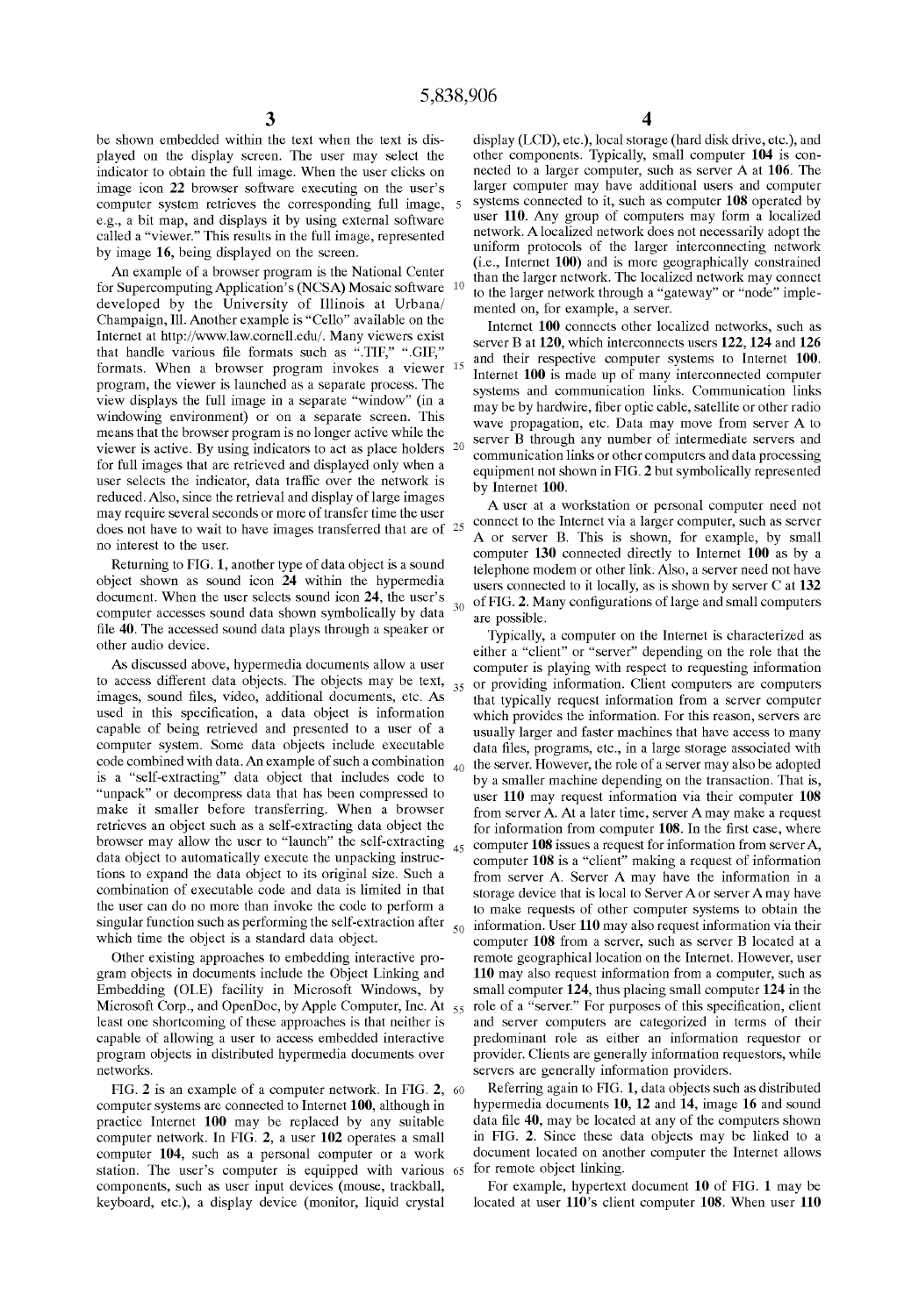computer **108** processes links within hypertext document **10** to retrieve document **14**. In this example, we assume that to retrieve document 14. In this example, we assume that rologists with large amounts of data in an efficient way, document 14 is stored at a remote location on server B. 5. Recause visualization of the data is the best wa document 14 is stored at a remote location on server B. 5 Because visualization of the data is the best way for a user<br>Thus, in this example, computer 108 issues a command that the prasp the data's meaning, a variety of vi includes the address of document 14. Ihis command is techniques and real time computer graphics methods have<br>touted through server A and Internet 100 and eventually is the developed Haugues these systems are handwidth routed through server A and Internet 100 and eventually is been developed. However, these systems are bandwidth-<br>received by server B. Server B processes the command and intensive and compute intensive and often require mu received by server B. Server B processes the command and intensive and compute-intensive and often require multipro-<br>locates document 14 on its local storage. Server 14 then  $\alpha$  access arrows and other applied multiprolocates document **l4** on its local storage' Server **l4** then 10 cessor arrays and other specialized graphics hardware to transfers a copy of the document back to client **108** via **carry** them out in real time. Also, large Internet 100 and server A. After client computer 108 carry them out in real time. Also, large amounts of secondary<br>required approach and it is displayed so that user 110 more storage for data are required. The expense of t receives document **14**, it is displayed so that user **110** may view it.

Similarly, image object  $16$  and sound data file  $40$  may exident to the computers change in  $\Gamma G$   $\Lambda$   $\Lambda$  computers 15 exide at any of the computers shown in FIG, 2. Assuming <sup>15</sup> store, present and manipulate images are not available to image object **16** resides on server C when user **110** clicks on many of the researchers that need to have access to the data.<br>image icon 22, client computer **108** generates a command to On the other hand, small client comp image icon 22, client computer 108 generates a command to retrieve image object 16 to server C. Server C receives the retrieve image object 16 to server C. Server C receives the personal computers or workstations such as client computer command and transfers a copy of image object 16 to client 108 of FIG. 2 are generally available to a mu command and transfers a copy of image object **16** to client **108** of FIG. **2** are generally available to a much larger computer **108**. Alternatively, an object, such as sound data <sup>20</sup> number of researchers. Further, it is common for these file **40**, may reside on server A so that it is not necessary to smaller computers to be connected to file 40, may reside on server A so that it is not necessary to smaller computers to be connected to the Internet. Thus, it traverse long distances via the Internet in order to retrieve is desirable to have a system that al traverse long distances via the Internet in order to retrieve is desirable to have a system that allows the accessing,<br>the data object.

hypermedia system." It is an "open" system since Internet 2s cheap, client computer, **100** implements a standard protocol that each of the connot implements a standard protocol that each of the con-<br>necting computer systems,  $106, 130, 120, 132$  and  $134$  must<br>implement (TCD/ID) It is a "bypartial" system because it. computer systems connected to the Internet. An example of cussed in papers such as the Berners-Lee reference given

The open distributed hypermedia system provided by the sible way.<br>Figure allows users to easily access and retrieve different 40. Thus, it is desirable to have a system that allows a user at Internet. However, this open distributed hypermedia system data objects are limited largely by bandwidth constraints in computing constraints, of small computer systems normally provided to most users. Large data objects are difficult to provided to most users. Large data objects are difficult to<br>update at frame rates fast enough (e.g., 30 frames per SUMMARY OF THE INVENTION second) to achieve smooth animation. Moreover, the pro- $\epsilon_{00}$  The present invention provides a method for running

form of high-resolution multi-dimensional image data (e.g., three dimensional images) which is viewed on a computer ronment. while allowing the user to perform real time viewing trans-<br>The present invention allows a user at a client computer

makes a request by, for example, clicking on hypertext 20 nance Imaging (MRI) and Computed Tomography (CT), are  $(i.e., the phrase "hypermedia"), user 110's small client widely used in the fields of medicine, quality assurance and$ widely used in the fields of medicine, quality assurance and meteorology to present physicians, technicians and meteoments has limited the ability of researchers to readily exchange findings since these larger computers required to

the data object.<br>The Internet is said to provide an "open distributed cially image data over the Internet to a small and relatively cially image data, over the Internet to a small, and relatively

implement (TCP/IP). It is a "hypermedia" system because it compared to today's large data objects) and the relatively<br>is able to bandle hypermedia documents as described above small amount of processing power available at is able to handle hypermedia documents as described above<br>via standards, such as the HTTP and HTMI hypertext computers, many valuable tasks performed by computers via standards such as the HTTP and HTML hypertext  $\sigma_3$  computers, many valuable tasks performed by computers<br>transmission and mark up standards respectively Eurther it transmission and mark up standards, respectively. Further, it<br>30 cannot be performed by users at client computers on the<br>30 cannot be present open distributed hyperme-<br>30 cannot by attention of the present open distributed is a "distributed" system because data objects that are Internet. Also, while the present open distributed hyperme-<br>imbedded within a document may be located on many of the dia system on the Internet allows users to locate imbedded within a document may be located on many of the dia system on the Internet allows users to locate and retrieve<br>computer systems connected to the Internet. An example of data objects it allows users very little, if an open distributed hypermedia system is the so-called  $35$  these data objects. Users are limited to traditional hypertext "world-wide web" implemented on the Internet and dis-<br>cussed in papers such as the Berners-Lee reference given<br>cussed in papers such as the Berners-Lee reference given above. In papers such as the Berners Ecc reference given<br>above.<br>The name of international comprehen-<br>sible way.

Internet allows users to easily access and retrieve different  $\frac{40}{40}$  Thus, it is desirable to have a system that allows a user at data objects located in remote geographic locations on the a small client computer con data objects located in remote geographic locations on the a small client computer connected to the Internet to locate,<br>Internet However this open distributed hypermedia system retrieve and manipulate data objects when the as it currently exists has shortcomings in that today's large are bandwidth-intensive and compute-intensive. Further, it<br>data objects are limited largely by bandwidth constraints in is desirable to allow a user to manipula the various communication links in the Internet and local- $_{45}$  interactive way to provide the user with a better understandized networks, and by the limited processing power, or  $\frac{1}{\alpha}$  ing of information presented and to allow the user to computing constraints of small computer systems normally

cessing power needed to perform the calculations to animate embedded program objects in a computer network environ-<br>such images in real time does not exist on most ment. The method includes the steps of providing at least ment. The method includes the steps of providing at least workstations, not to mention personal computers. Today's one client workstation and one network server coupled to the browsers and viewers are not capable of performing the network environment where the network environment is a computation necessary to generate and render new views of  $55$  distributed hypermedia environment; displaying, on the clithese large data objects in real time. ent workstation, a portion of a hypermedia document For example, the Internet's open distributed hypermedia received over the network from the server, where the hypersystem allows users to view still images. These images are media document includes an embedded controllable applisimple non-interactive two-dimensional images, similar to cation; and interactively controlling the embedded control-<br>photographs. Much digital data available today exists in the  $_{60}$  lable application from the client w photographs. Much digital data available today exists in the  $60$  lable application from the client workstation via<br>form of high-resolution multi-dimensional image data (e.g., communication sent over the distributed hyper

formations on the data in order for the user to better connected to a network to locate, retrieve and manipulate understand the data. 65 objects in an interactive way. The invention not only allows An example of such type of data is in medical imaging the user to use a hypermedia format to locate and retrieve where advanced scanning devices, such as Magnetic Reso- program objects, but also allows the user to interact with an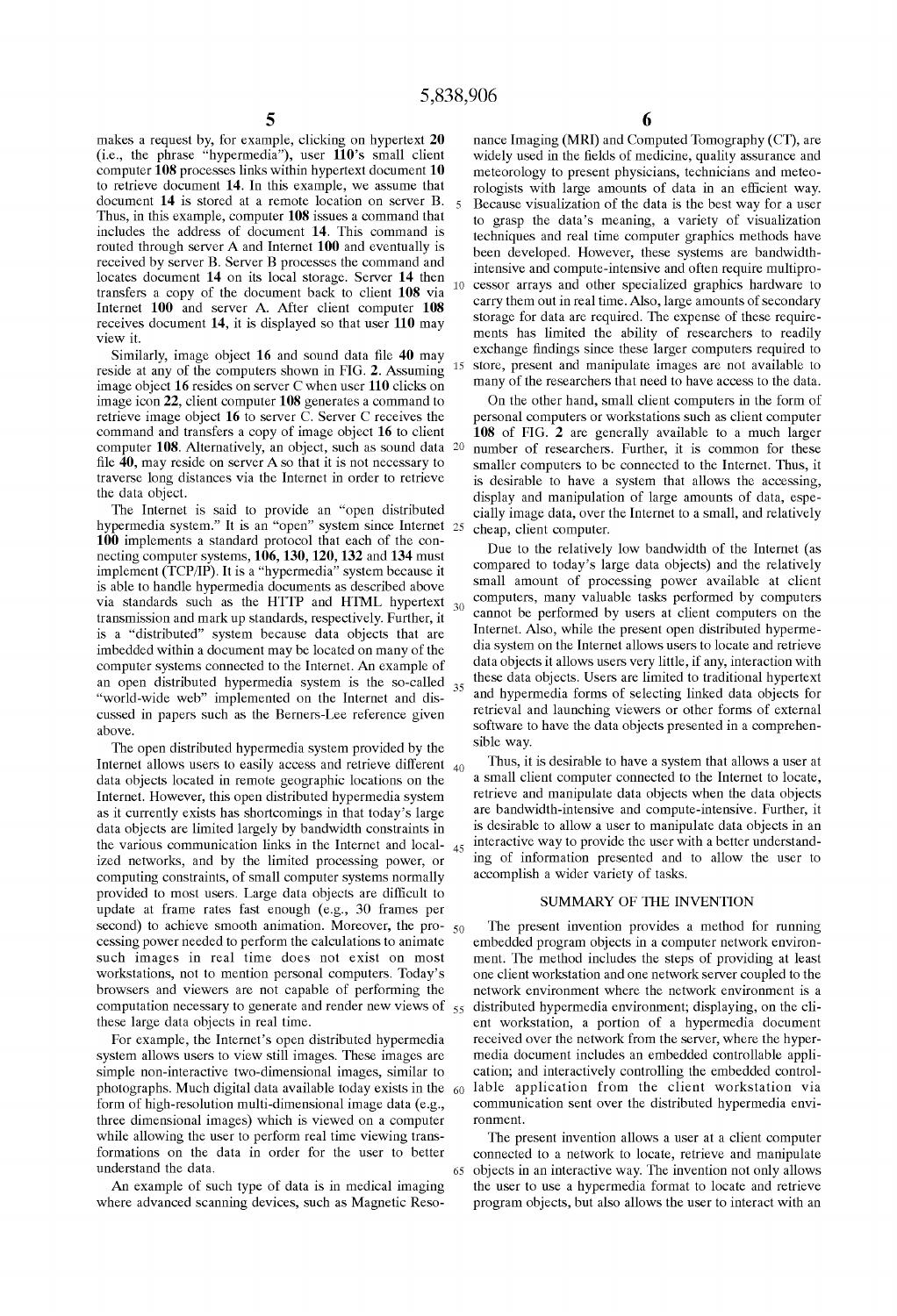application program located at a remote computer. Interpro-<br>
FIG. 10 is a diagram of the various processes and data<br>
cess communication between the hypermedia browser and<br>
paths in the present invention. cess communication between the hypermedia browser and the embedded application program is ongoing after the DETAILED DESCRIPTION OF A PREFERRED program object has been launched. The user is able to use a EMBODIMENT program object has been launched. The user is able to use a vast amount of computing power beyond that which is 5 contained in the user's client computer.

This amounts to providing parallel distributed processing for  $10$  tasks such as volume rendering or three dimensional image tasks such as volume rendering or three dimensional image with modifications to the source code to implement the transformation and display. Also, the user is able to rotate, resent invention. Appendix B includes source co transformation and display. Also, the user is able to rotate, present invention. Appendix B includes source code imple-<br>
scale and otherwise reposition the viewpoint with respect to menting an application program interface scale and otherwise reposition the viewpoint with respect to  $\overline{a}$  is written in the "C" computer language to run on an application program interface. The source code ware. The control and interaction of viewing the image may <sup>15</sup> x-Window platform, be provided within the same window that the browser is **ELG** 3 is an illustration be provided within the same window that the browser is FIG. **3** is an illustration of a computer system suitable for using assuming the environment is a "windowing" environusing assuming the environment is a "windowing" environ-<br>ment. The viewing transformation and volume rendering<br>calculations may be performed by remote distributed com-<br>puter systems.<br>puter systems.

Once an image representing a new viewpoint is computed display screen 155, cabinet 157, keyboard 159 and mouse<br>the frame image is transmitted over the network to the user's 161. Mouse 161 and keyboard 159 are "user input d the frame image is transmitted over the network to the user's **161**. Mouse 161 and keyboard 159 are "user input devices." client computer where it is displayed at a designated position Other examples of user input devices within a hypermedia document. By transmitting only  $\frac{1}{25}$  light pen, track ball, data glove, etc.<br>enough information to update the image, the need for a high  $\frac{25}{25}$  Mouse 161 may have one or more l enough information to update the image, the need for a high <sup>25</sup> Mouse 161 may have one or more buttons such as buttons<br>bandwidth data connection is reduced. Compression can be **163** shown in FIG. 3. Cabinet 157 houses fam bandwidth data connection is reduced. Compression can be **163** shown in FIG, **3,** cabinet **157** houses familiar computer used to further reduce the bandwidth requirements for data components such as disk drives, a processor, storage means, transmission.

example, the user can operate a spreadsheet program that is  $\degree$  system such as disk drives, magnetic tape, solid state being executed by one or more other computer systems memory, bubble memory, etc. Cabinet **157** may include connected via the network to the user's client computer. additional hardware such as input/output  $(I/O)$  interface<br>Once the spreadsheet program has calculated results, the cards for connecting computer system 150 to extern Once the spreadsheet program has calculated results, the results may be sent over the network to the user's client  $_{35}$  devices such as an optical character reader, external storage computer for display to the user. In this way, computer  $\sim$  devices, other computers or additional devices. systems located remotely on the network can be used to FIG. 4 is an illustration of basic subsystems in computer provide the computing power that may be required for system 150 of FIG. 3. In FIG. 4, subsystems are represen provide the computing power that may be required for system 150 of FIG. 3. In FIG. 4, subsystems are represented certain tasks and to reduce the data bandwidth by only by blocks such as central processor 180, system memory

FIG. 6 shows another embodiment of the present inven-55 subsystems and interconnections are possible.<br>FIG. 5 is an illustration of an embodiment of the invention

FIG. 7A is a flowchart of some of the functionality within FIG. TA IS a nowchart of some of the functionality within In FIG. 5, client computer 200 communicates with server<br>the HTMLparse.c file;<br> $\frac{204 \text{ min, network}}{204 \text{ min, network}}$ 

the HTML.c file; 65 ware layers are not shown in FIG. 5.

the present invention; and client **208** and application client **210.** In a preferred

**7 8** 

375 pages of Source code on 4 microfiche Appendices A and B are provided to this specification. The source code In one application, high resolution three dimensional<br>images are processed in a distributed manner by several<br>computers located remotely from the user's client computer.<br>the routines in this specification. The source code the routines in this specification. The source code in Appendix A includes NCSA Mosaic version 2.4 source code along

puter systems. 20 shows computer system **150** including display device **153,**  Other examples of user input devices are a touch screen,

etc. As used in this specification "storage means" includes Other applications of the invention are possible. For  $_{20}$  any storage device used in connection with a computer

by blocks such as central processor 180, system memory 181 transmitting results of the computations.  $\mu_0$  consisting of random access memory (RAM) and/or read-Still other applications of the present invention are  $\degree$  only memory (ROM), display adapter 182, monitor 183 possible, as disclosed in the specification, below. (equivalent to display device **153** of FIG. **3),** etc. The subsystems are interconnected via a system bus **184.** Addi-BRIEF DESCRIPTION OF THE DRAWINGS tional subsystems such as a printer, keyboard, fixed disk and FIG. 1 illustrates examples of hypertext and hypermedia 45 others are shown. Peripherals and input/output (I/O) devices<br>documents and links;<br>FIG. 2 is an example of a computer network;<br>FIG. 2 is an example of a computer ne FIG. 2 is an example of a computer network;<br>FIG. 3 is an illustration of a computer system suitable for a network or serial port 185 can be used to interface with a FIG. **3** is an illustration of a computer system suitable for a network or serial port 185 can be used to interface with a use with the present invention; <sub>50</sub> mouse input device. The interconnection via system bus **184** FIG. 4 is an illustration of basic subsystems in the allows central processor 180 to communicate with each computer system of FIG. **3;** subsystem and to control the execution of instructions from<br>FIG. 5 is an illustration of an embodiment of the invention system memory 181 or fixed disk 186, and the exchange of FIG. **5** is an illustration of an embodiment of the invention **181 181 181 181 or fixed disk 186**, and the exchange of incomputer server computer and a network: information between subsystems. Other arrangements of using a client computer, server computer and a network; information between subsystems. Other arra

tion using additional computers on the network;<br>FIG. **5** is an illustration of an embodiment of the invention<br>FIG. **5 is an idea** is the invention of the invention of the invention of the invention of the invention of th

computer **204** via network **206.** Both client computer **200**  FIG. 7B is a flowchart of some of the functionality within 60 and server computer 204 use a network protocol layer to<br>the HTMLformat.c file;<br>communicate with network 206 In a preferred embodiment the HTMLformat.c file;<br>FIG. 8A is a flowchart of some of the functionality within entwork 206 is the Internet and the network protocol lavers FIG. 8A is a flowchart of some of the functionality within network 206 is the Internet and the network protocol layers<br>network and network protocols may be<br>her networks and network protocols may be the HTMLwidget.c file;<br>FIG. 8B is a flowchart of some of the functionality within used. For ease of illustration, additional hardware and softused. For ease of illustration, additional hardware and soft-

FIG. **9** is a screen display generated in accordance with Client computer **200** includes processes, such as browser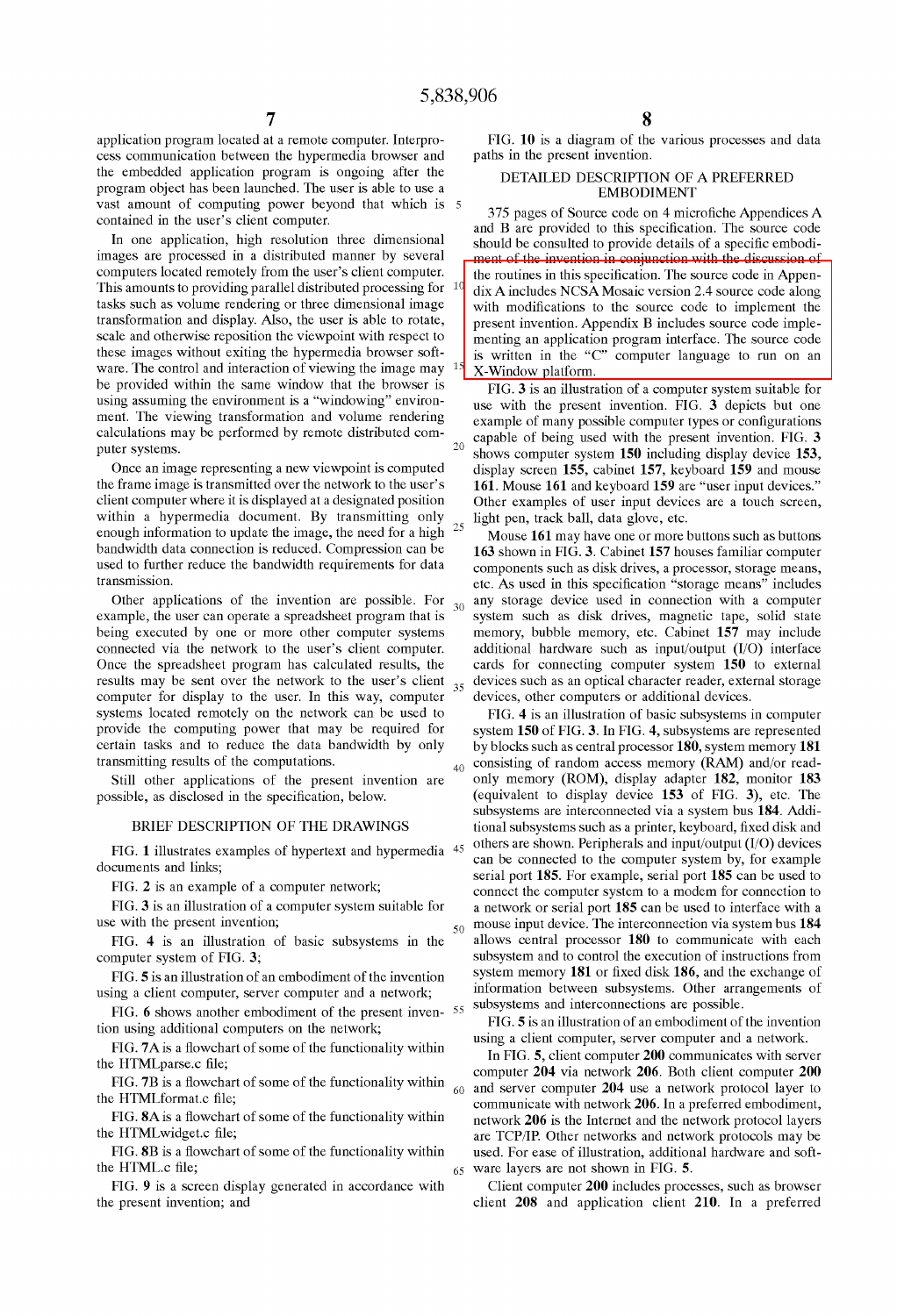computer **200** prior to browser client **208**'s parsing of a information between browser client 208 and application environment, such as X-Window. Thereby making access to application client 210 much faster.

Browser client 208 is a process that a user of client <sup>15</sup> puter 200. The mainer of communication is imough an<br>computer 200 invokes in order to access various data<br>objects, such as hypermedia documents, on network 206.<br>Hyp **200** is an example of a hypermedia document, or object, that presently under development called "VIS" and "Panel"

document 212. In parsing hypermedia document 212,<br>howse client 200 detects links to data objects a discussed<br>howe in the Background of the Invention section. In FIG. 5,<br>hypermedia document 212 includes an embedded program<br>

An example of the type of processing that application tions,<br>client  $210$  may perform is multidimensional image visualchent 210 may perform is multidimensional image visual-<br>ization. Note that application client 210 is in communication<br>with network 206 via the network protocol layer of client<br>computer 220 could perform much of the<br>comput computer **200**. Inis means that application client **210** can  $_{50}$  viewing transformation and volume rendering calculations make requests over network **206** for data objects, such as  $_{10}$  allow a user to interactively v make requests over network 200 for data objects, such as<br>multidimensional image objects. For example, application<br>client computer display screen. In a preferred embodiment,<br>client 210 may request an object, such as object make the request by any suitable means. Assuming network  $55$  input would be to rotate the embryo image from a current  $206$  is the Internet, such a request would typically be made

embodiment, application client 210 is resident within client to display the multidimensional embryo data on the display computer 200 prior to browser client 208's parsing of a screen to a user of the client computer 200. T hypermedia document as discussed below. In a preferred able to interactively operate controls to recompute different embodiment application client 210 resides on the hard disk views for the image data. In a preferred embod embodiment application client 210 resides on the hard disk views for the image data. In a preferred embodiment, a<br>or RAM of client computer 200 and is loaded (if necessary) 5 control window is displayed within, or adjacent or RAM of client computer 200 and is loaded (if necessary) s control window is displayed within, or adjacent to, a win-<br>and executed when browser client 208 detects a link to dow generated by browser client 208 that contai and executed when browser client 208 detects a link to dow generated by browser client 208 that contains a display<br>of hypermedia document 212. An example of such display application client **210**. The preferred embodiment uses the of hypermedia document **212**. An example of such display<br>Selected by the such and the such and is discussed below in connection with FIG. 9. Thus, the user XEvent interprocess communication protocol to exchange is discussed below in connection with FIG. **9.** Thus, the user<br>is able to interactively manipulate a multidimensional image client 210 as described in more detail, below, Another 10 object by means of the present invention. In order to make<br>client 210 integral with displays created by<br>application client 210 integral with displays created by possibility is to install application client **210** as a "terminate application client **210** integral with displays created by and stay resident" (TSB) program in an operating system browser client **208**, both the browser c and stay resident" (TSR) program in an operating system browser client **208**, both the browser client and the appli-<br>cation client must be in communication with each other, as shown by the arrow connecting the two within client com-<br>puter **200**. The manner of communication is through an

a user has requested access to. In this example, hypermedia 20 created by the Center for Knowledge Management at the<br>document 212 has been retrieved from a server connected to<br>network 206 and has been loaded into, e.g., cl Once hypermedia document 212 has been loaded into<br>ent computer 200, browser client 208 parses hypermedia<br>cument 212. In parsing hypermedia document 212<br>12. In parsing hypermedia document 212

executes instructions to perform processing in accordance<br>with the present invention.<br>45 client **210** in executing complicated and numerous instruc-

**206** is the internet, such a request would typically be made position to a new position from the user's point of view. This by using HTTP in response to a HTML-style link definition information is received by application by using the distribution in response to a HTML-style link definition into the state of the method **210** to application server **220** cessed to generate a command sent over network **206** to application server **220** receives Assuming application client 210 has made a request for application server 220. Once application server 220 receives the data object at 216, server process 218 ultimately receives <sub>60</sub> the information in the form of, e.g., the data object at 216, server process 218 ultimately receives  $\epsilon_0$  the information in the form of, e.g., a coordinate transfor-<br>the request. Server process 218 then retrieves data object mation for a new viewing positi the request. Server process **218** then retrieves data object mation for a new viewing position, application server **220**  216 and transfers it over network 206 back to application performs the mathematical calculations to compute a new client 210. To continue with the example of a multidimen-<br>sional visualization application, data object 216 sional visualization application, data object 216 may be a computed, the image data for the new view is sent over<br>three dimensional view of medical data for, e.g., an embryo.  $65$  network 206 to application client 210 so t three dimensional view of medical data for, e.g., an embryo. 65 network 206 to application client 210 so that application<br>After application client 210 receives the multidimensional client 210 can update the viewing window client 210 can update the viewing window currently disdata object **216,** application client **210** executes instructions playing the embryo image. In a preferred embodiment,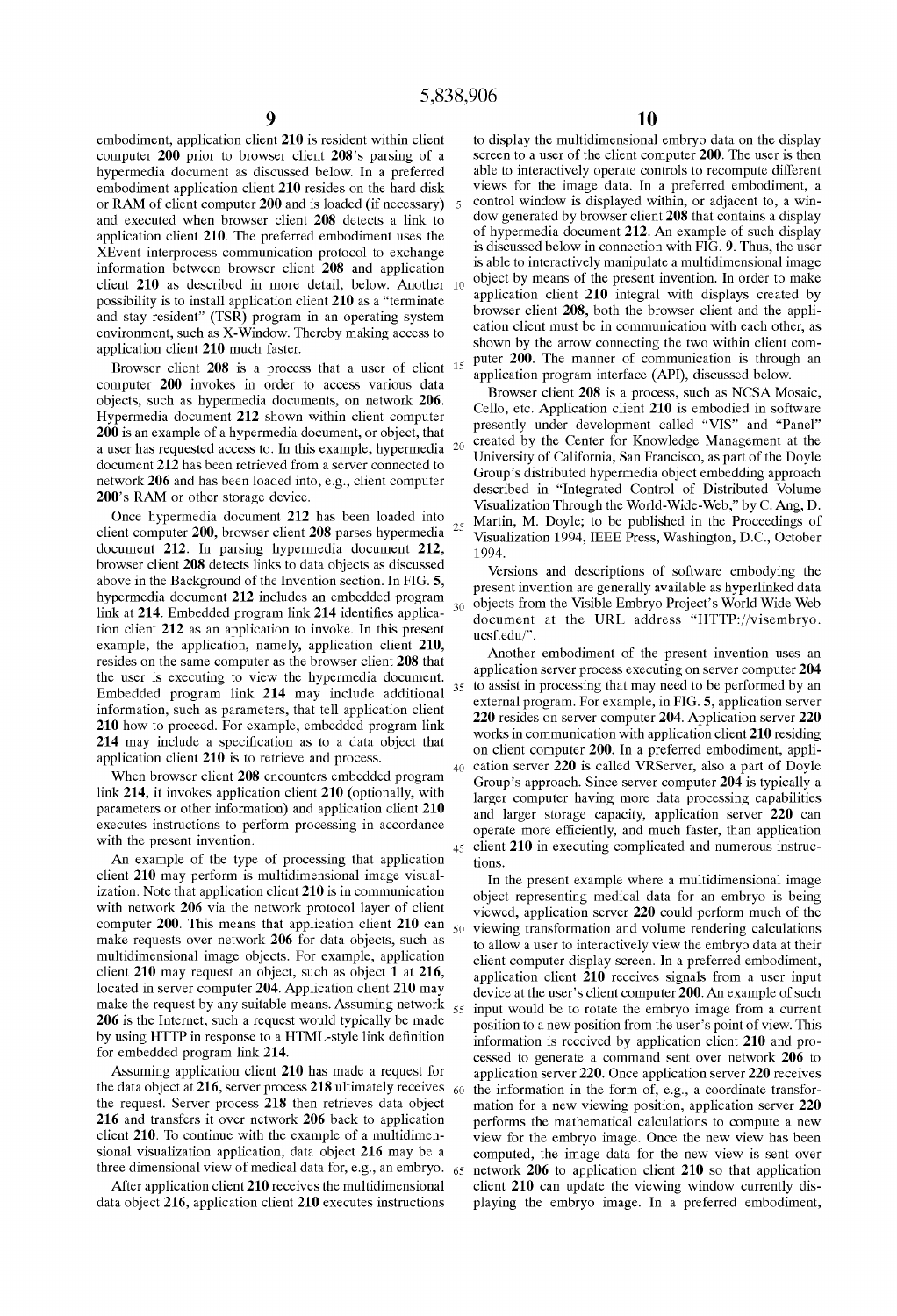display data, e.g., pixel values, and transfers this frame buffer to application client 210. Techniques, such as data buffer to application client 210. Techniques, such as data image to have URL addresses associated with them. When compression and delta encoding, can be used to compress a user clicks with a mouse upon an object within the compression and delta encoding, can be used to compress a user clicks with a mouse upon an object within the the data before transmitting over network 206 to reduce the  $\epsilon$  MetaMAP-processed image the MetaMAP client appl

advantageously use server computer 204's computing<br>resources to perform the viewing transformation much more<br>quickly than could application client 210 executing on client<br>computer 200. Further, by only transmitting the upd using appropriate compression techniques, such as, e.g., MPEG (Motion Picture Experts Group) or JPEG (Joint MPEG (Motion Picture Experts Group) or JPEG (Joint  $_{15}$  TABLE I<br>Photographic Experts Group), efficient use of network 206 is TABLE I<br>preserved. preserved. Message Function Message Name

FIG. 6 shows yet another embodiment of the present invention. FIG.  $6$  is similar to FIG.  $5$ , except that additional computers 222 and 224 are illustrated. Each additional  $_{20}$ computer includes a process labeled "Application (Distributed)." The distributed application performs a portion of the task that an application, such as application server  $220$  or application client  $210$ , perform. In the present. example, tasks such as volume rendering may be broken up  $_{25}$ and easily performed among two or more computers. These computers can be remote from each other on network 206.<br>Thus, several computers, such as server computer 204 and 224. In a preferred embodiment, distributed processing is coordinated by a program called "VIS" represented by  $\overrightarrow{f}$  for client to server communications, MEAPI provides for application client 210 in FIG. 6.

computing power that may be required for certain tasks and code in Appendix B.<br>to reduce the data bandwidth required by only transmitting  $\epsilon_0$  Next, a discussion to reduce the data bandwidth required by only transmitting  $50$  Next, a discussion of the software processes that perform results of the computations.

would involve embedding a program which runs only on the and FIGS. 7A, 7B, 8A and 8B.<br>
client machine, but which provides the user with more Table II, below, shows an example of an HTML tag client machine, but which provides the user with more functionality than exists in the hypermedia browser alone.  $5\frac{1}{8}$  format used by the present invention to embed a link to an An example of this is an embedded client application which application program within a hypermedia document. is capable of viewing and interacting with images which have been processed with Dr. Doyle's MetaMAP invention TABLE II (U.S. Pat. No. 4,847,604). This MetaMAP process uses object-oriented color map processing to allow individual 6<br>color index ranges within paletted images to have object<br>HREF = "href" color index ranges within paletted images to have object  $H_{REF} = \frac{v_{F}F}{H_{REF}} = \frac{v_{F}F}{m_{F}}$ <br>identities, and is useful for the creation of, for example, identities, and is useful for the creation of, for example,<br>interactive picture atlases. It is a more efficient means for HEIGHT = height interactive picture atlases. It is a more efficient means for  $\vert$ defining irregular "hotspots" on images than the ISMAP function of the World Wide Web, which uses polygonal 6 outlines to define objects in images. A MetaMAP-capable As shown in Table II, the EMBED tag includes TYPE.

application server 220 computes a frame buffer of raster together with an associated image, within a hypermedia<br>display data, e.g., pixel values, and transfers this frame document, allowing objects within the MetaMAP-proce the data before transmitting over network 206 to reduce the  $\frac{1}{5}$  MetaMAP-processed image, the MetaMAP client applica-<br>bandwidth requirement. It will be readily seen that application server 220 can application, which

External Application Program Interface MEAPI. The<br>frame buffer containing a new view for the embryo image,<br>the amount of data sent over network 206 is reduced. By<br> $R = 11.1$ Table I.

| Message Function                | Message Name        |
|---------------------------------|---------------------|
| Messages from server to client: |                     |
| 1. Server Update Done           | XtNrefreshNotify    |
| 2. Server Ready                 | XtNpanelStartNotify |
| 3. Server Exiting               | XtNpanelExitNotify  |
| Messages from client to server: |                     |
| 4. Area Shown                   | XtNmapNotify        |
| 5. Area Hidden                  | XtNunmapNotify      |
| 6. Area Destroyed               | XtNexitNotify       |

Thus, several computers, such as server computer 204 and The messages in Table I are defined in the file protocol-lib.h additional computers 222 and 224 can all work together to  $\frac{1}{2}$  in Appendix B. The functions of t additional computers 222 and 224 can all work together to in Appendix B. The functions of the MEAPI are provided in perform the task of computing a new viewpoint and frame  $\frac{30}{2}$  protocol lib c of Appendix B. Thus, by perform the task of computing a new viewpoint and frame 30 protocol—lib.c of Appendix B. Thus, by using MEAPI a<br>buffer for the embryo for the new orientation of the embryo<br>server process communicates to a client applicatio buffer for the embryo for the new orientation of the embryo server process communicates to a client application program<br>image in the present example. The coordination of the the client application know when the server has image in the present example. The coordination of the to let the client application know when the server has distributed processing can be performed at client computer finished updating information, such as an image frame distributed processing can be performed at client computer finished updating information, such as an image frame<br>200 by application client 210, at server computer 204 by buffer or pixmap (Message 1); when the server is rea 200 by application client 210, at server computer 204 by buffer, or pixmap (Message 1); when the server is ready to application server 220, or by any of the distributed appli- $\frac{35}{25}$  start processing messages (Message application server 220, or by any of the distributed appli-  $35$  start processing messages (Message 2) and when the server cations executing on additional computers, such as 222 and is exiting or stopping computation rela is exiting or stopping computation related to the server application program.

Other applications of the invention are possible. For 40 window area is visible, when the area is hidden and when the example, the user can operate a spreadsheet program that is area is destroved. Such information allows t example, the user can operate a spreadsheet program that is area is destroyed. Such information allows the server to being executed by one or more other computer systems decide whether to allocate computing resources for, being executed by one or more other computer systems decide whether to allocate computing resources for, e.g., connected via the network to the user's client computer. rendering and viewing transformation tasks where the s connected via the network to the user's client computer. rendering and viewing transformation tasks where the server<br>Once the spreadsheet program has calculated results, those is running an application program to generate is running an application program to generate new views of results may be sent over the network to the user's client 45 a multi dimensional object. Source code for MEAPI funda-<br>computer for display within the hypermedia document on mental functions such as handle client msg, regis computer for display within the hypermedia document on mental functions such as handle\_client\_msg, register\_<br>the user's client computer. In this way, computer systems client, register client msg callback and send client the user's client computer. In this way, computer systems client, register\_client\_msg\_callback and send\_client\_<br>located remotely on the network can be used to provide the msg may be found in protocol lib.c as part of the s msg may be found in protocol-1ib.c as part of the source

parsing of a hypermedia document and launching of an Another type of possible application of this invention application program is provided in connection with Table I1

client-based image browser application can be embedded, HREF, WIDTH and HEIGHT elements. The TYPE element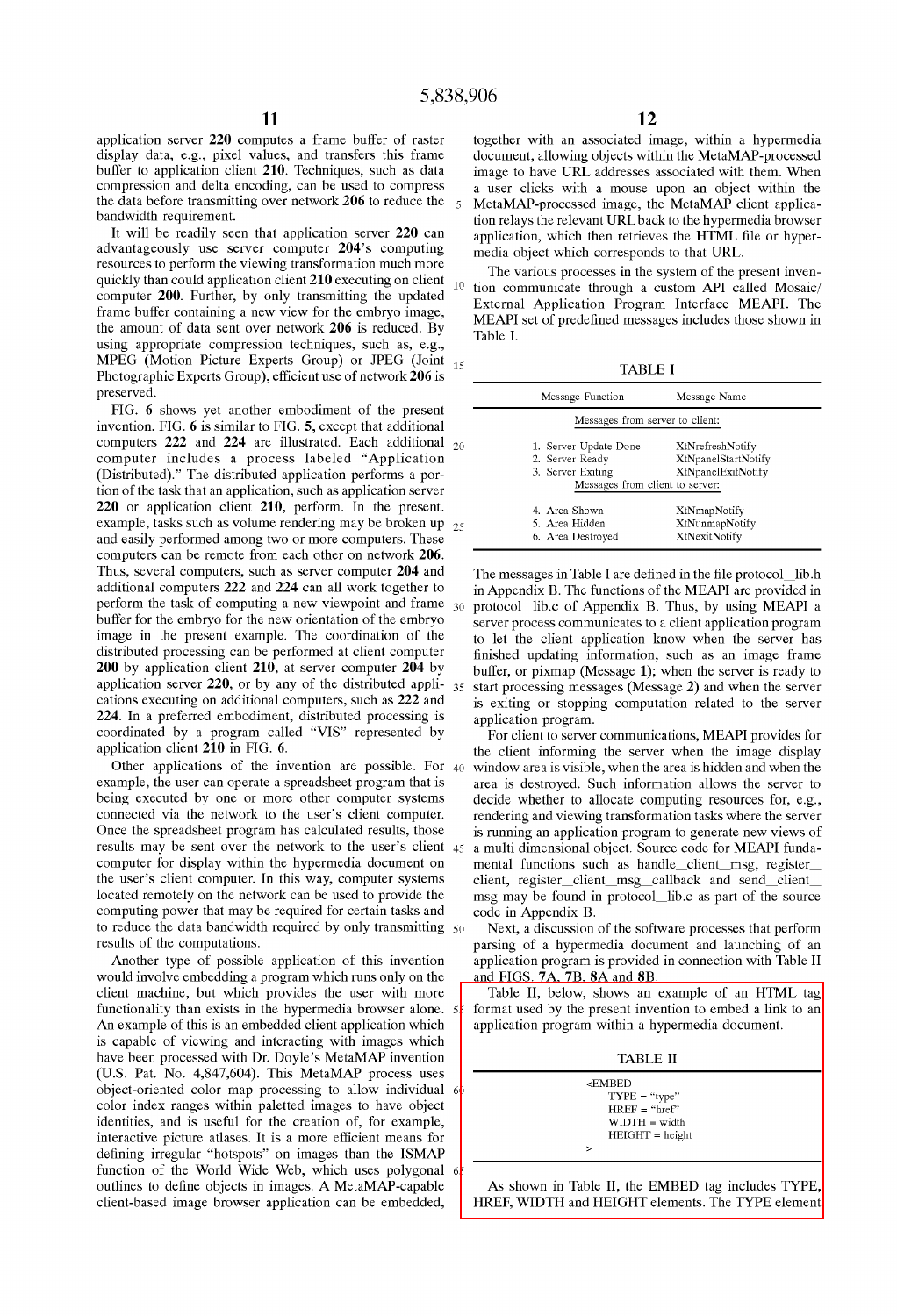Examples of values for the TYPE element are "application/ $\begin{array}{|l|l|}$  menting the method described by the flowchart in software x-vis" or "video/mpeg". The type "application /x-vis" indi-<br>may dictate changes in the selec x-vis" or "video/mpeg". The type "application /x-vis" indi- may dictate changes in the selection and order of steps.<br>
cates that an application named "x-vis" is to be used to Some considerations are event handling by inte cates that an application named "x-vis" is to be used to Some considerations are event handling by interrupt driven, handle the object at the LIRI specified by the HRFF Other schemes. A multiprocessing or multitasking handle the object at the URL specified by the HREF. Other specified, or other schemes. A multiprocessing or multitasking<br>types are possible such as "anplication/x-inventor" environment could allow steps to be executed "co types are possible such as "application/x-inventor", environment could allow steps to be executed "concur-<br>"application/postscript" etc. In the case where TVPF is  $\frac{1}{2}$  application/postscript" etc. In the case where TYPE is rently." For ease of discussion the implementation of each interval the chief of the IIDI flowchart may be referred to as if implemented in a single "application/x-vis" this means that the object at the URL  $\left| \begin{array}{c} 1 \text{ non-constant} \\ \text{``routine''} \end{array} \right|$ address is a three dimensional image object since the program "x-vis" is a data visualization tool designed to operate 10 The modifications to NCSA Mosaic version 2.4 software gram "x-vis" is a data visualization to the modification of designed to operate 10 files HTMLparse.c, H on three dimensional image objects. However, any manner<br>of application program may be specified by the TYPE<br>element so that other types of applications, such as a<br>specified by the TYPE<br>element so that other types of applic spreadsheet program, database program, word processor, that a browser program executing on the client computer etc. may be used with the present invention. Accordingly, the  $\frac{1}{5}$  displays the document and calls a firs object reference by the HREF element would be, Lanse.c file called "HTMLparse". This first routine, respectively, ;a spreadsheet object, database object, word HTMLparse, is entered at step 252 where a pointer to the

On the other hand, TYPE values such as "video/mpeg", 258 represent a loop where the document is parsed or "image/gif", "video/x-sgi-movie", etc. describe the type of 20 scanned for HTML tags or other symbols. While the fil "image/gif", "video/x-sgi-movie", etc. describe the type of 20 scanned for HTML tags or other symbols. While the file<br>data that HREF specifies. This is useful where an external HTML parse.c includes routines to handle all application program, such as a video player, needs to know and symbols that may be encountered, FIG. 7A, for what format the data is in, or where the browser client needs simplicity, only illustrates the handling of EMBED to determine which application to launch based on the data Assuming there is more text to parse, execution proceeds format. Thus, the TYPE value can specify either an appli- 25 to step 256 where routines in HTMLparse.c obtain the next cation program or a data type. Other TYPE values are item (e.g., word, tag or symbol) from the documen cation program or a data type. Other TYPE values are item (e.g., word, tag or symbol) from the document. At step possible. HREF specifies a URL address as discussed above  $258$  a check is made as to whether the current ta for a data object. Where TYPE is "application/x-vis" the EMBED tag. If not, execution returns to step 254 where the URL address specifies a multi-dimensional image object. next tag in the document is obtained. If, at step 258, it is Where TYPE is "video/mpeg" the URL address specifies a 30 determined that the tag is the EMBED tag, execution pro-

ality within the HTMLparse.c file of routines. The routines associated with it that is used in later processing described in HTML parse. c perform the task of parsing a hypermedia below.<br>document and detecting the EMBED tag. In a preferred 40 Once all of the hypermedia text in the text portion to be document and detecting the EMBED tag. In a preferred 40 are made to an HTML library included in public domain tines terminates at step 262. NCSA Mosaic version 2.4. Note that much of the source FIG. 7B is a flowchart of routines in file HTMLformat.c code in is pre-existing NCSA Mosaic code. Only those to process the enumerated type created for the EMBED tag portions of the source code that relate to the new function-  $\frac{1}{2}$  by routines in HTML parse.c. In the X-Window implemenality discussed in this specification should be considered as  $\parallel$  tation of a preferred embodiment, the enumerated type is part of the invention. The new functionality is identifiable as processed as if it is a regular Motif/XT widget. For details being set off from the main body of source code by condi-<br>on X-Window development see, e.g., "Xl tional compilation macros such as "#ifdef . . . #endif" as will Manual," "X Toolkit Intrinsics Programming Manual" and

one or more software routines executing in a computer a pointer to the enumerated type to process is passed. system such as computer system 1 of FIG. 1. The routines At step 272 the parameters of the structure are initialized may be implemented by any means as is known in the art. in preparation for inserting a DrawingArea widget For example, any number of computer programming 55 HTML page. This includes providing values for the width languages, such as "C", Pascal, FORTRAN, assembly and height of a window on the display to contain an image, language, etc., may be used. Further, various programming position of the window, style, URL of the image object, etc. approaches such as procedural, object oriented or artificial Various codes are also added by routines in HTMLformat.c

or more software routines, processes, subroutines, modules, tained internally by the browser. In the X-Window applicaetc. It will be apparent that each flowchart is illustrative of tion corresponding to the source code of Appendix A, the merely the broad logical flow of the method of the present browser is NCSA Mosaic version 2.4. invention and that steps may be added to, or taken away FIG. 8A is a flowchart for routine HTMLwidget. HTMfrom, the flowcharts without departing from the scope of the 65 Lwidget creates display data structures and launches an invention. Further, the order of execution of steps in the external application program to handle the data object flowcharts may be changed without departing from the specified by the URL in the EMBED tag.

is a Multipurpose Internet Mail Extensions (MIME) type. scope of the invention. Additional considerations in imple-<br>Examples of values for the TYPE element are "application/ menting the method described by the flowchart in

respectively, ;a spreadsheet object, database object, word<br>processor document object, etc.<br>start of the document portion is passed. Steps 254, 256 and ocessor document object, etc.<br>
On the other hand, TYPE values such as "video/mpeg", 258 represent a loop where the document is parsed or HTMLparse.c includes routines to handle all possible tags simplicity, only illustrates the handling of EMBED tags.

258 a check is made as to whether the current tag is the video object.<br>WIDTH and HEIGHT elements specify the width and the tag. Each occurrence of a valid EMBED tag specifies an the tag. Each occurrence of a valid EMBED tag specifies an height dimensions, respectively, of a Distributed Hyperme-<br>dia Object Embedding (DHOE) window to display an exter-<br>in HTMLparse.c to put sections of HTML document text in HTMLparse.c to put sections of HTML document text nal application object such as the three dimensional image 35 into a "markup" text data structure. Routine get\_mark, in object or video object discussed above. turn, calls ParseMarkType to assign an enumerated type. The enumerated type is an identifier with a unique integer

embodiment, the enhancements to include the EMBED tag displayed has been parsed, execution of HTMLparse.c rou-

on X-Window development see, e.g., "Xlib Programming be readily apparent to one of skill in the art.<br>In general, the flowcharts in this specification illustrate Associates, Inc. HTMLformat is entered at step 270 where Associates, Inc. HTMLformat is entered at step 270 where

in preparation for inserting a DrawingArea widget on an and height of a window on the display to contain an image, intelligence techniques may be employed. (such as TriggerMarkChanges) to insert an internal repre-The steps of the flowcharts may be implemented by one 60 sentation of the HTML statement into an object list main-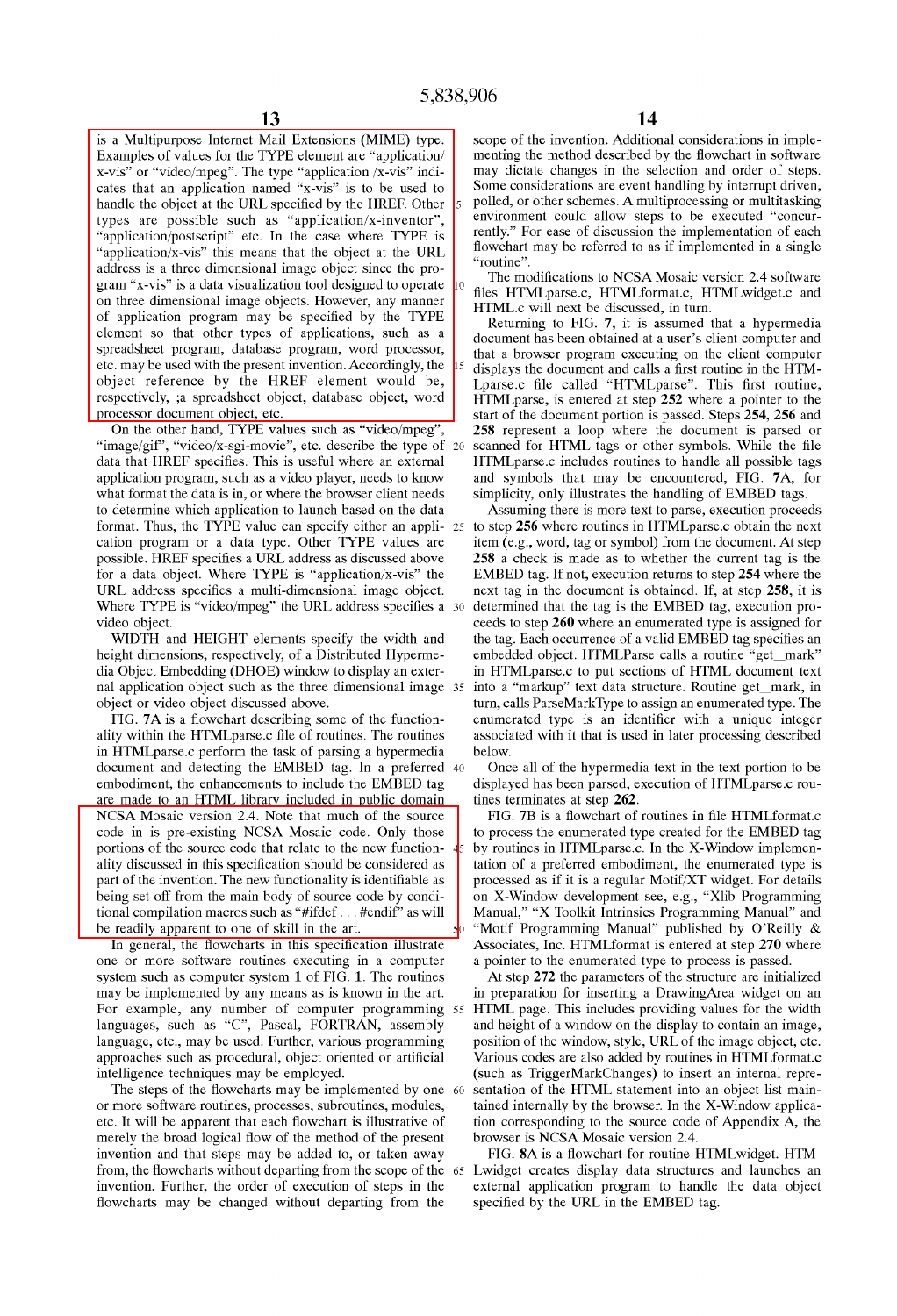has created the internal object representation of the EMBED tag. HTML widget is passed the internal object and performs needs to respond to the refresh request to copy the contents its processing on the object At step 282 the Drawing Area from the updated pixmap to the Drawing Area its processing on the object. At step 282 the DrawingArea widget is created according to the type of the internal widget is created according to the type of the internal s Process sends messages as ''Msg" sending performed by representation, from HTMLformat, specified in the internal routines such as vis\_send\_msg and vis\_handle panel\_msg object. Similarly, at step 284 a pixmap area for backing to send events (mousemove, keypress, etc.) to the external application.

attribute of the object, i.e., the value for the TYPE element  $10$  interactive application object (in this case a three dimenof the EMBED tag, is an application. If so, step 290 is<br>executed to launch a predetermined application. In a pre-<br>ferred embodiment an application is launched according to<br>a user-defined list of application type/applicatio in "Xlib Programming Manual." An alternative embodiment window **350** while panel window **354** is external to Mosaic could use the MIME database as the source of the list of window **350**. Another possibility is to have pane could use the MIME database as the source of the list of window 350. Another possibility is to have panel window<br>application type/application pairs. The routine "vis start 354 within Mosaic window 350 By using the controls application type/application pairs. The routine "vis\_start **354** within Mosaic window **350**. By using the controls in external application" in file HTMLformat.c is invoked to panel window **354** the user is able to manipula match the application type and to identify the application to 20 launch.

communication such as popping-up/iconifying, start "Tooltalk" described in<br>netification quit patification and reference problems with Manual," from SunSoft. notification, quit notification and refresh notification with<br>FIG. 10 is an illustration of the processes VIS, Panel and<br> $\overline{F}$ G. 10 is an illustration of the processes VIS, Panel and external applications and DrawingArea refreshing are also added. Examples of such codes are (1) "setup/start" in 30

are passed to the video player application to allow the player to display the video object within the Drawing Area within 45 of Distributed Volume Visualization Through the World-<br>the display the video object within the Drawing Area within 45 Wide-Web," referenced above. the display of the portion of hypermedia document on the Wide-Web," referenced above.<br>In the foregoing specification, the invention has been client's computer. Note that many other application objects

FIG. 8B is a flowchart for routine HTML. Routine HTML<br>takes care of "shutting down" the objects, data areas, etc. 50<br>the modifications and changes may be made thereunto without<br>that were set up to launch the external appli that were set up to flaunch the external application and<br>display the data object. HTML is entered at step 300 and is<br>programming languages and techniques can be used to display the data object. HTML is entered at step **300** and is programming languages and techniques can be used to called when the display or other processing of the EMBED implement the disclosed invention. Also, the specif called when the display or other processing of the EMBED implement the disclosed invention. Also, the specific logic<br>tag has been completed. At step 302 the display window is researted to accomplish tasks within the presen tag has been completed. At step 302 the display window is presented to accomplish tasks within the present invention removed and the memory areas for the pixmap and internal 55 may be modified without departing from the sc

control over application objects such as three dimensional in an illustrative rather than a restrictive sense, the invention image objects and video objects. In a preferred embodiment, 60 being limited only by the provided image objects and video objects. In a preferred embodiment, 60 being limited only by controls are provided on the external applications' user What is claimed is: controls are provided on the external applications' user What is claimed is:<br>
interface. In the case of a VIS/panel application, a process, 1. A method for running an application program in a interface. In the case of a VIS/panel application, a process, **1.** A method for running an application "panel" creates a graphical user interface (GUI) thru which computer network environment, comprising: "panel" creates a graphical user interface (GUI) thru which the user interacts with the data. The application program, providing at least one client workstation and one network VIS, can be executing locally with the user's computer or 65 server coupled to said network environment, wherein remotely on a server, or on one or more different computers, said network environment is a distributed hypermedia on the network. The application program updates pixmap environment;

HTMLwidget is entered at step **280** after HTMLformat data and transfers the pixmap data (frame image data) to a

storage is defined.<br>At stap 286 a sheek is made as to whether the type FIG. 9 is a screen display of the invention showing an At step 286 a check is made as to whether the type FIG. **9** is a screen display of the invention showing an extending the interactive application object (in this case a three dimenpanel window 354 the user is able to manipulate the image window  $352$  in real time do perform such operations as scaling, rotation, translation, color map The external application is started as a child process of the selection, etc. In FIG. 9, two Mosaic windows are being used<br>rrent running process (Mosaic), and informed about the to show two different views of an embryo ima current running process (Mosaic), and informed about the to show two different views of an embryo image. One of the window ID of the Drawing Area created in HTMI format views is rotated by six degrees from the other view s window ID of the Drawing Area created in HTML format. views is rotated by six degrees from the other view so that The external application is also passed information about the  $25$  a stereoscopic effect can be achieved wh The external application is also passed information about the  $25$  a stereoscopic effect can be achieved when viewing the<br>ID of the nixman, the data URL and dimensions Codes for images. Communication between Panel and VIS ID of the pixmap, the data URL and dimensions. Codes for images. Communication between Panel and VIS is via<br>
"Tooltalk" described in, e.g., "Tooltalk 1.1.1 Reference

VRServer discussed above. As shown in FIG. **10,** the vis\_register\_client and vis\_get panel\_window in HTM-<br>process via inter-client communication mechanisms such as process via inter-client communication mechanisms such as<br>
tions" in vis\_handle panel\_msg in HTMLwidgets.c; (3)<br>
communicates with the X-Window environment. The Panel process through a communications" in vis\_handle panel\_msg in HTMLwidgets.c; (3) communicates with the VIS process through a communicates<br>"send messages to external applications" in vis\_send\_msg ions protocol (ToolTalk in the preferred embodiment) to tions protocol (ToolTalk, in the preferred embodiment) to in HTMLwidgets.c; (4) "terminate external applications" in 35 exchange visualization command messages and image data. vis\_exit in HTMLwidgets.c which calls vis\_send\_msg to The image data is computed by one or more copies of a send a quit message; and (5) "respond to refresh msgs" in process called VRServer that may be executing on remote send a quit message; and (5) "respond to refresh msgs" in process called VRServer that may be executing on remote<br>computers on the network. VRServer processes respond to<br>to computers on the network. VRServer processes resp s redraw in HTML widgets.c.<br>If, at step 286, the type is determined not to be an requests such as rendering requests to generate image segrequests such as rendering requests to generate image seg-ments. The image segments are sent to VIS and combined application object (e.g., a three dimensional image object in  $40$  ments. The image segments are sent to VIS and combined the case of application "x-vis") a check is made at step 288 into a pixmap, or frame image, by VIS. the case of application "x-vis") a check is made at step 288 into a pixmap, or frame image, by VIS. The frame image is<br>to determine if the type is a video object. If so, step 292 is then transferred to the Mosaic screen vi to determine if the type is a video object. If so, step 292 is then transferred to the Mosaic screen via communications executed to launch a video player application. Parameters between VIS, Panel and Mosaic. A further des executed to launch a video player application. Parameters between VIS, Panel and Mosaic. A further description of the<br>are passed to the video player application to allow the player data transfer may be found in the paper "

types are possible as described with reference to a specific exemplary embodi-<br>types are possible as described with reference to a specific exemplary embodi-<br>FIG en is a described with reference to a specific exemplary emb may be modified without departing from the scope of the object structure is made free for other uses. Completion of invention. Many such changes or modifications will be processing can be by user command or by computer control. readily apparent to one of ordinary skill in the a processing can be by user command or by computer control. readily apparent to one of ordinary skill in the art. The present invention allows a user to have interactive specification and drawings are, accordingly, to be reg specification and drawings are, accordingly, to be regarded